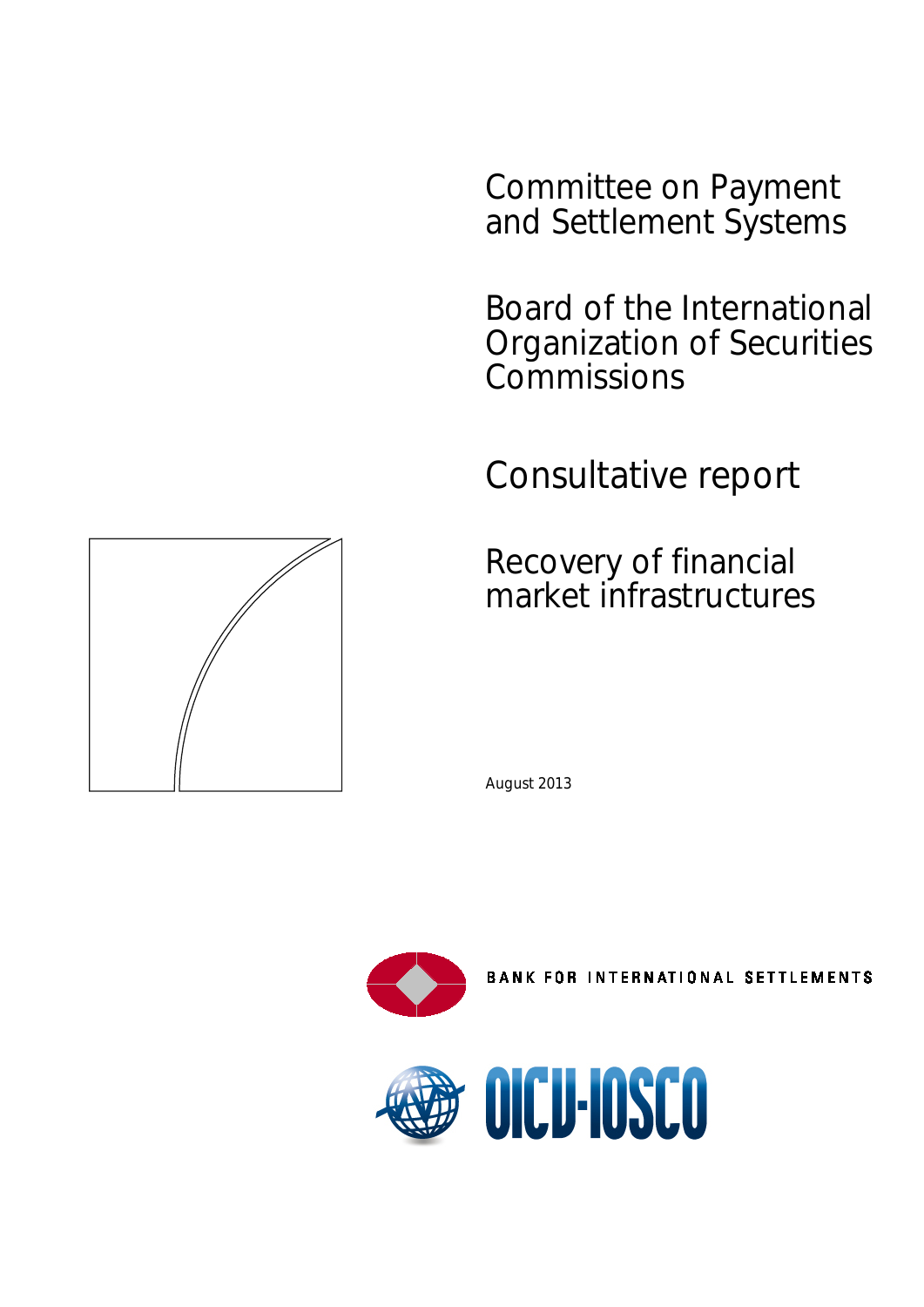This publication is available on the BIS website [\(www.bis.org\)](http://www.bis.org/) and the IOSCO website [\(www.iosco.org\)](http://www.iosco.org/).

*© Bank for International Settlements and International Organization of Securities Commissions 2013. All rights reserved. Brief excerpts may be reproduced or translated provided the source is stated.*

ISBN 92-9197-956-2 (online)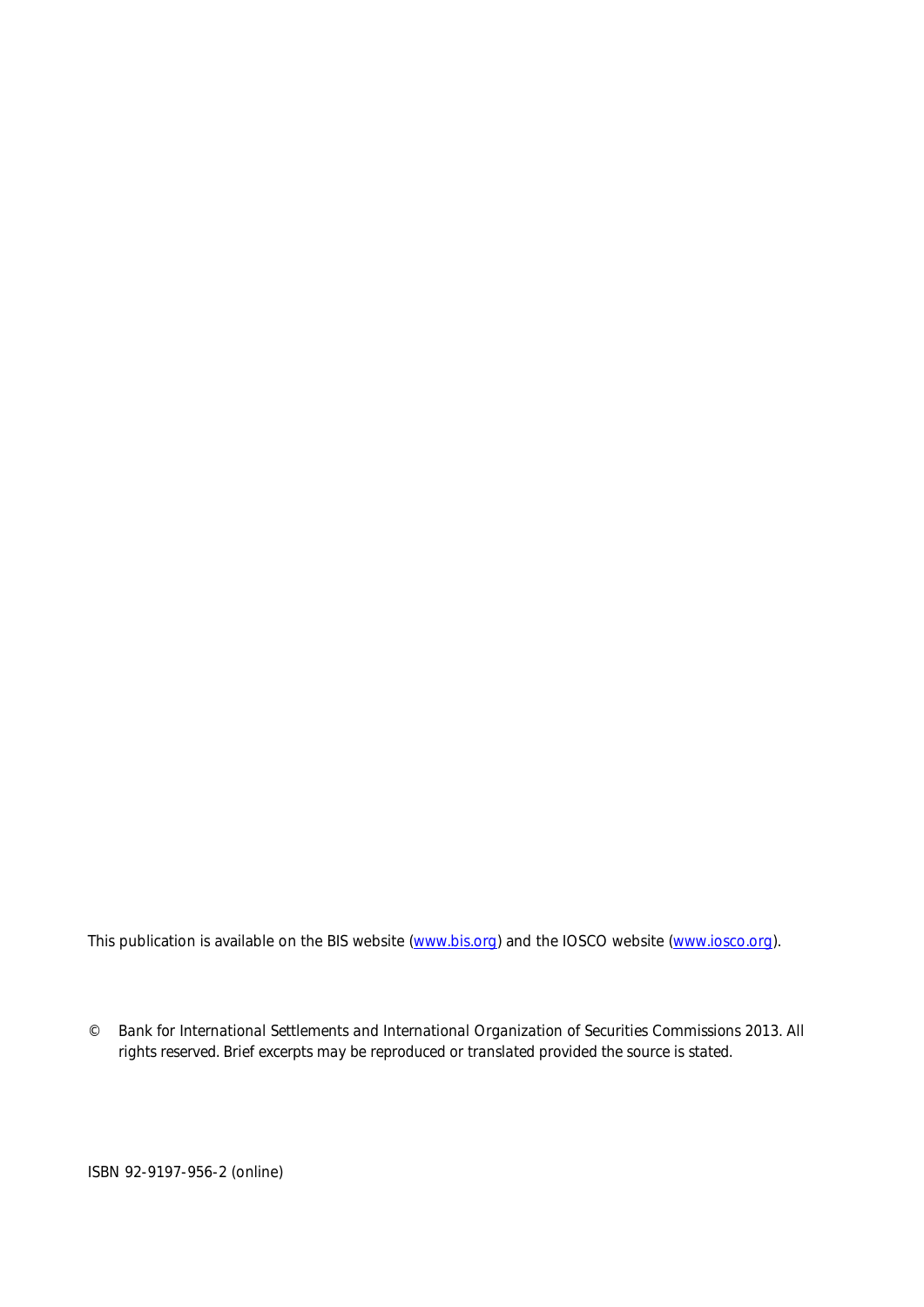This report is being issued now for public consultation. Comments should be sent by 11 October 2013 to both the CPSS secretariat (cpss@bis.org) and the IOSCO secretariat (fmirecovery@iosco.org). The comments will be published on the websites of the BIS and IOSCO unless commentators have requested otherwise.

A cover note, published simultaneously and also available on the BIS and IOSCO websites, provides background information on why this report has been issued and sets out some specific points on which comments are particularly requested.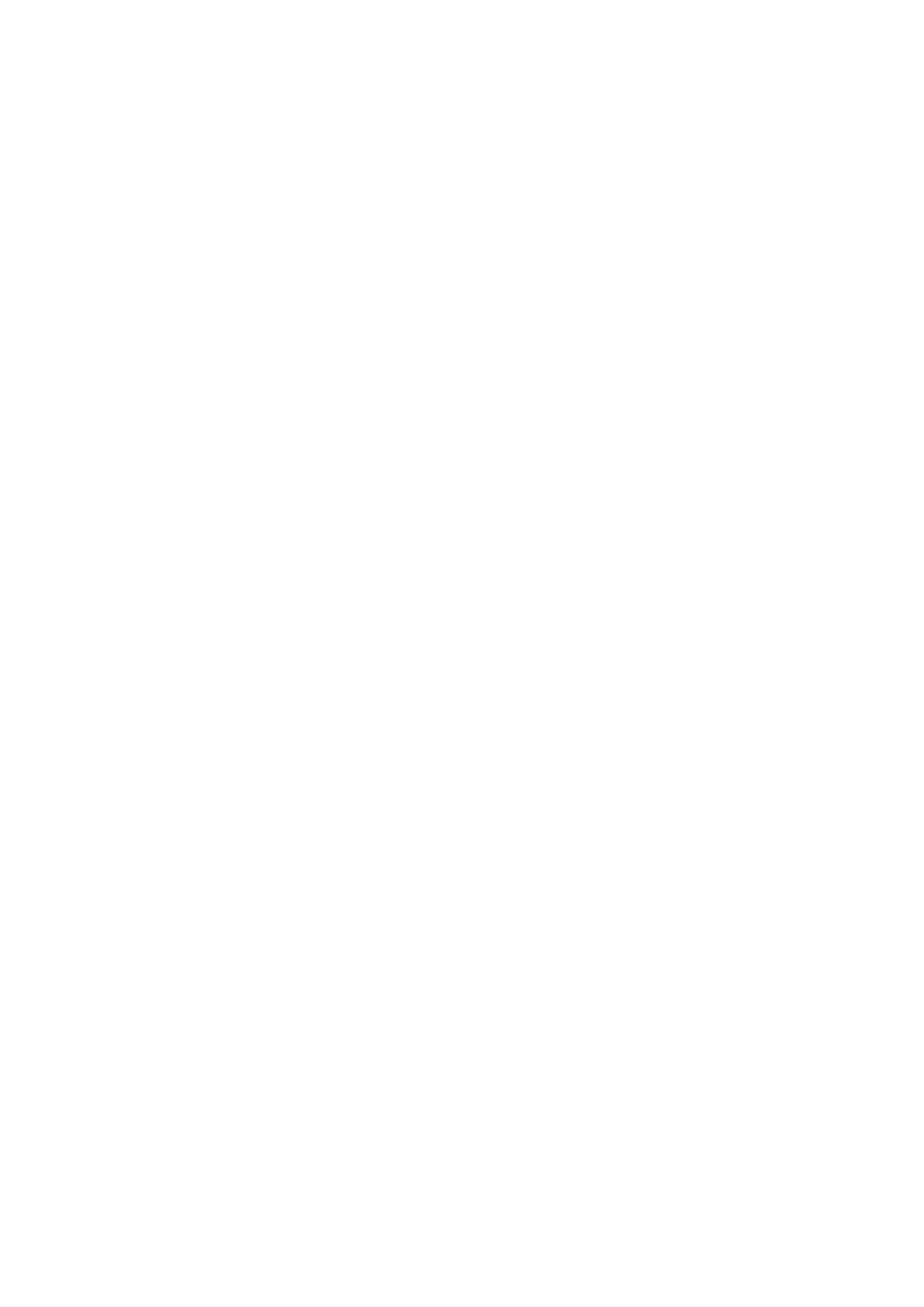# Contents

| $\mathbf{1}$   |     |                                                                                 |  |
|----------------|-----|---------------------------------------------------------------------------------|--|
|                | 1.1 |                                                                                 |  |
|                | 1.2 |                                                                                 |  |
|                | 1.3 |                                                                                 |  |
| $\overline{2}$ |     |                                                                                 |  |
|                | 2.1 |                                                                                 |  |
|                | 2.2 |                                                                                 |  |
|                | 2.3 |                                                                                 |  |
|                | 2.4 |                                                                                 |  |
|                | 2.5 |                                                                                 |  |
| 3              |     |                                                                                 |  |
|                | 3.1 |                                                                                 |  |
|                | 3.2 | Risk categories and failure scenarios that may require use of recovery tools 12 |  |
|                | 3.3 |                                                                                 |  |
|                | 3.4 |                                                                                 |  |
|                | 3.5 |                                                                                 |  |
|                | 3.6 |                                                                                 |  |
|                | 3.7 |                                                                                 |  |
|                | 3.8 |                                                                                 |  |
|                | 3.9 |                                                                                 |  |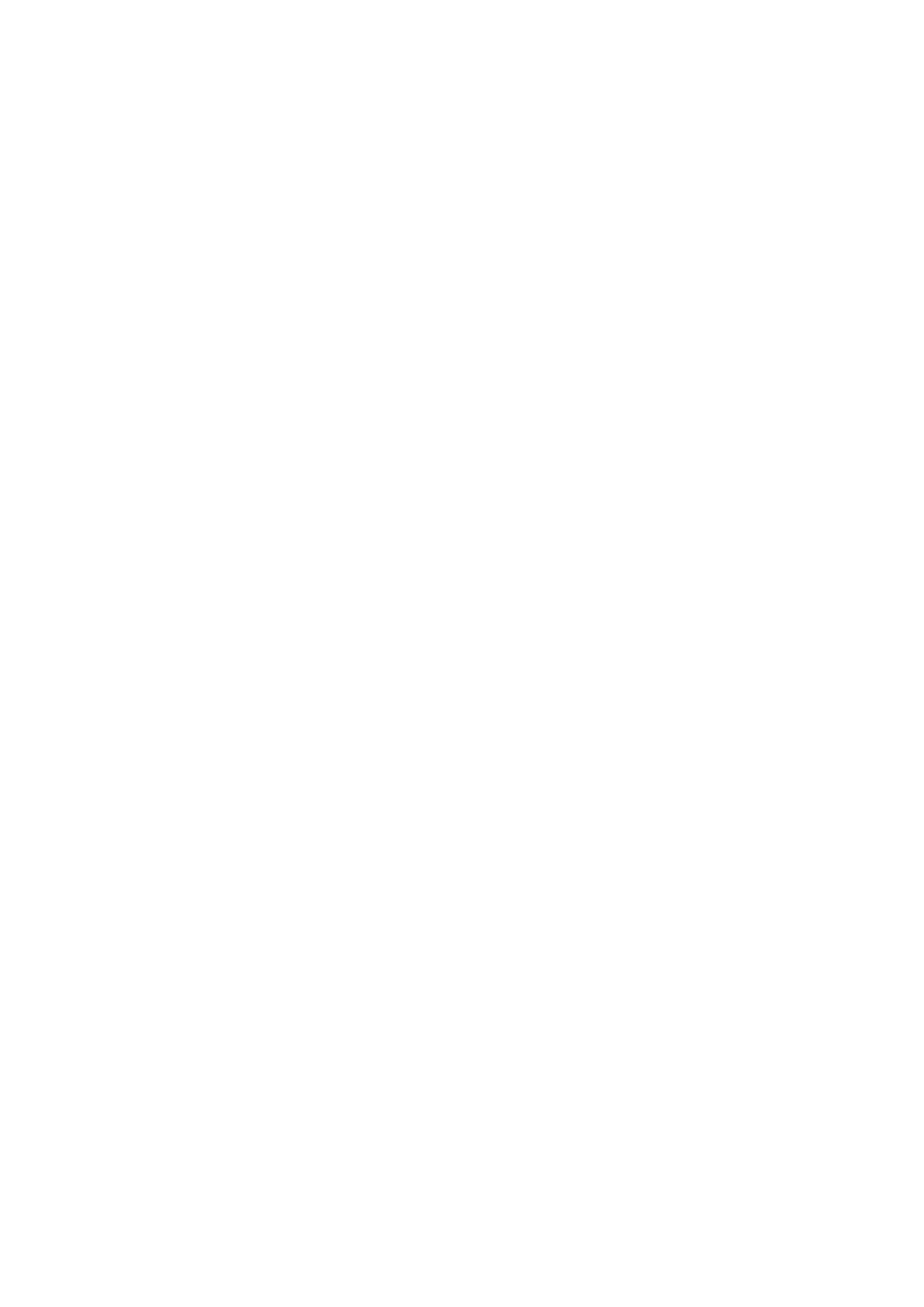# <span id="page-6-0"></span>Executive summary

The purpose of this report is to provide guidance to financial market infrastructures (FMIs) on the development of recovery plans. All systemically important FMIs should have comprehensive and effective recovery plans because the disorderly failure of such FMIs could lead to severe systemic disruptions. This report is not intended to create additional standards for FMIs, or authorities, beyond those set out in the CPSS-IOSCO *Principles for financial market infrastructures* (PFMI) but, rather, to provide supplemental guidance on, and a menu of tools for, observance of the PFMI. Moreover, tools may be used in different combinations or sequences by different FMIs. The report is also intended to be consistent with the FSB's *Key attributes of effective resolution regimes for financial institutions* (the *Key attributes*). This report provides guidance on the recovery planning process and content of recovery plans. It sets forth an overview of some of the tools that FMIs may include in their recovery plans, including a discussion of scenarios that may trigger the use of recovery tools and a framework for evaluating recovery tools in the context of such scenarios.

This report considers recovery tools that fall into five categories: tools to allocate uncovered losses caused by member default; tools to address uncovered liquidity shortfalls; tools to replenish financial resources; tools to allocate losses not related to participant default; and tools for CCPs to reestablish a matched book. For each recovery tool, guidance is provided on the elements that an FMI should consider in its recovery plan and on the tool's likely effects. An FMI may have or seek to design additional or alternative tools so that it is able to continue to provide its critical services.

FMIs should have a set of recovery tools that is comprehensive and effective in allowing the FMI to, where relevant, allocate any uncovered losses; cover liquidity shortfalls; address an unbalanced position; and replenish its financial resources, including its own capital, in order to continue to provide critical services. The set of tools should be timely, reliable and have a strong legal basis. The recovery tools should be transparent in order to allow those who would bear the losses and liquidity shortfalls to understand clearly how the allocation of the losses and liquidity shortfalls will be determined by the FMI. The set of recovery tools should be designed to provide appropriate incentives for participants to control the amount of risk that they bring to or incur in the system, participants and owners to monitor the FMI's risk-taking and management activities, and surviving participants to assist the FMI in its default management process. Recovery tools that have a smaller negative impact on non-defaulting participants, financial markets and the financial system more broadly are generally more desirable than tools with larger negative impacts.

On the basis of the analysis in this report, FMIs and the authorities responsible for their regulation, supervision and oversight should consider carefully the following guidance on recovery planning and recovery tools.

- The recovery plans should identify the FMI's critical services, the stress scenarios that may prevent it from being able to provide its critical services as a going concern, and the triggers for implementing the recovery plans.
- The recovery plans should include a set of recovery tools that is comprehensive, effective (in terms of reliability, timeliness, and legal basis) and transparent; provides appropriate incentives; and has the least negative systemic impact.
- The recovery plans and the recovery tools should take into account any constraints potentially imposed by domestic or foreign laws or regulations.
- In order to allow effective implementation of recovery plans, recovery tools should, to the maximum extent practicable, be agreed and established as binding ex-ante.
- Even where there is ex-ante agreement that a tool is available, there needs to be an appropriate balance struck between its automatic application in a given situation (which increases transparency and predictability) and discretion by the FMI to use its judgement (which may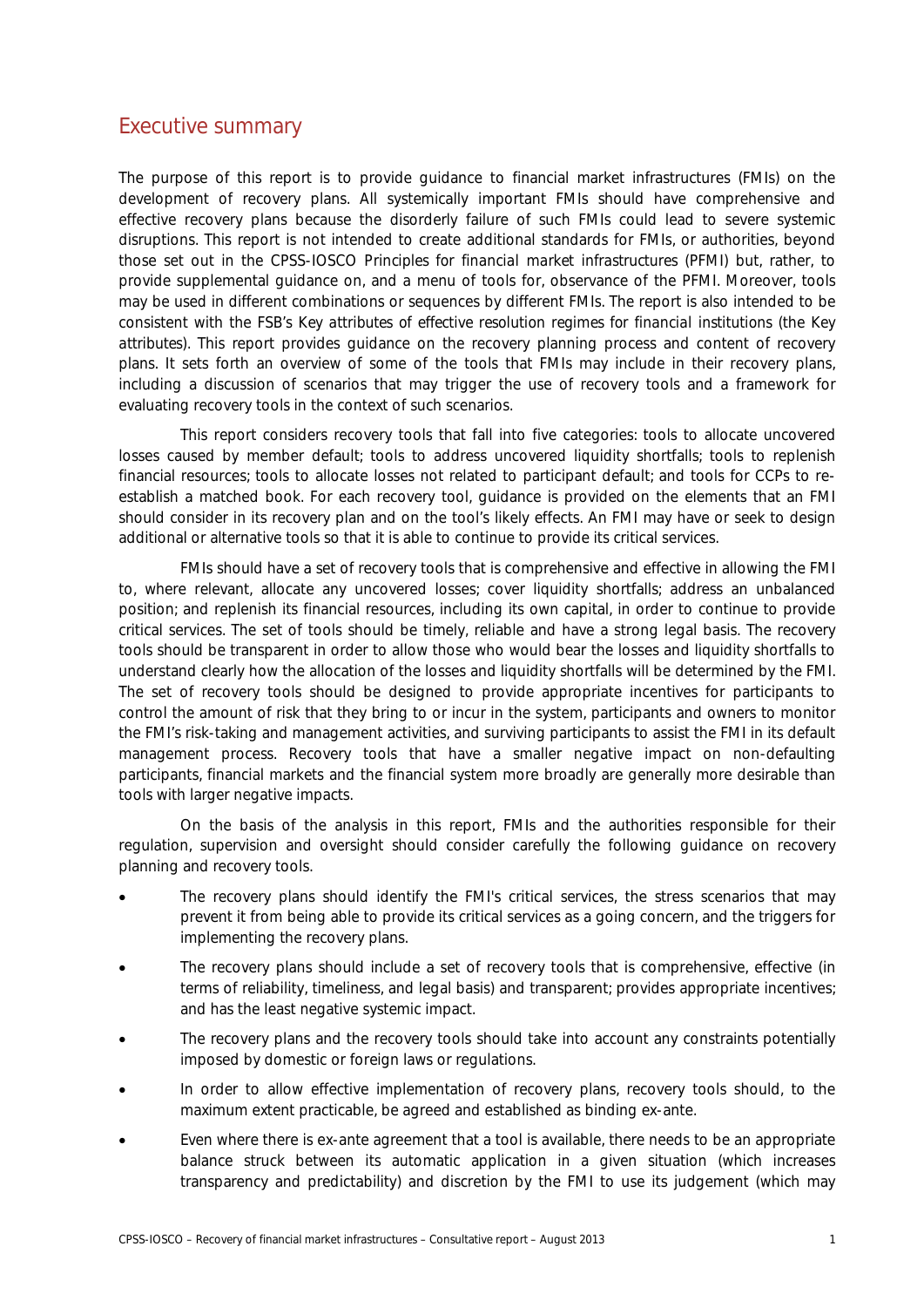enable a better decision to be taken about which tools are best given the specific circumstances and in which sequence they should be used). In addition, authorities should be kept informed of the decisions made by the FMI in its discretion to exercise judgment.

- FMIs should have in their recovery plans ex-ante, rules-based arrangements that fully allocate through position-based loss allocation any losses caused by participant default that are not otherwise covered.
- FMIs should have in their recovery plans ex-ante, rules-based arrangements that fully allocate any liquidity shortfall caused by participant default that is not covered by available resources. Such arrangements should include, as necessary, rules-based funding from participants to whom funds are owed.
- CCPs should have additional tools in place that allow them to re-establish a matched book, including mechanisms that incentivise a successful auction of unmatched contracts. If such efforts to re-establish a matched book fail, there should be an ex-ante, rules-based arrangement to allow the CCP to achieve a matched book.
- Tools for dealing with liquidity shortfalls can be separable from tools to deal with credit losses. Similarly, tools for establishing a matched book can be separable from tools to deal with credit losses.
- FMIs should have tools to replenish financial resources once losses caused by participant default have been allocated. These tools may include collecting resources from its participants by means of cash calls, raising additional equity capital, or replenishing resources by some other means.
- FMIs should have tools to raise additional capital that may be used to meet losses arising from general business, custody and investment, or operational risks. These tools may include ex-ante commitments from existing shareholders or a capacity to raise capital from participants.
- In many cases the FMI will need not only to recover from a financial shortfall but also to identify and correct the underlying cause of the problem. FMIs should have arrangements to address any underlying structural weaknesses.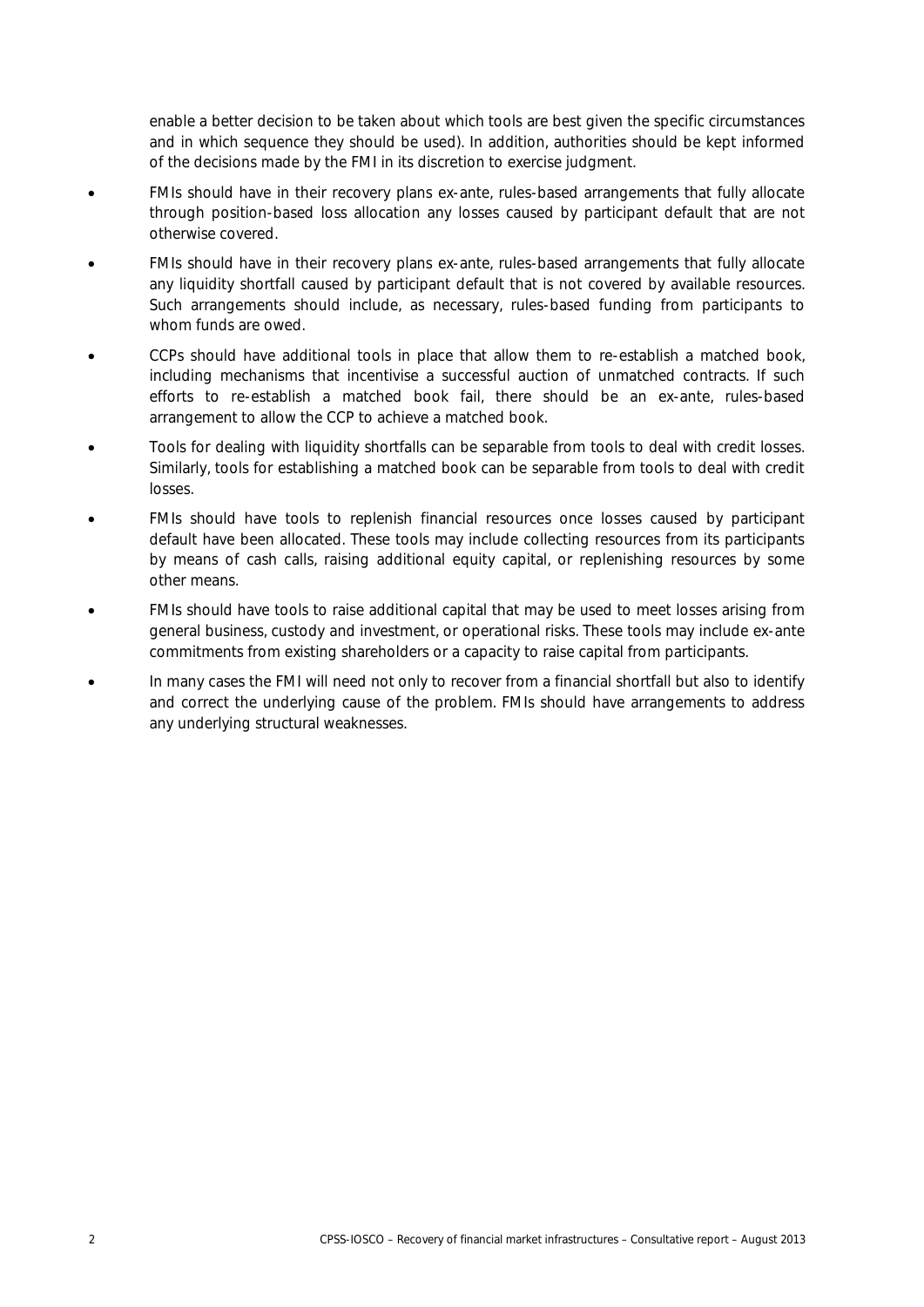# <span id="page-8-0"></span>1 Introduction

# <span id="page-8-1"></span>1.1 The purpose of this report

1.1.1 The purpose of this report is to provide guidance to FMIs on the development of comprehensive and effective recovery plans. "Recovery" concerns the ability of an FMI to recover from a threat to its viability and financial strength so that it can continue to provide its critical services without requiring the use of resolution powers by authorities. Recovery therefore takes place in the shadow of resolution. Specifically, for the purposes of this report, recovery is defined as the actions of an FMI, consistent with its rules, procedures, and other ex-ante contractual arrangements, to address any uncovered credit loss, liquidity shortfall, capital inadequacy, or business, operational or other structural weakness, including the replenishment of any depleted pre-funded financial resources and liquidity arrangements, as necessary to maintain the FMI's viability as a going concern.

1.1.2 The line between recovery and resolution is not fixed and is likely to vary from jurisdiction to jurisdiction according to the statutory and regulatory framework of the jurisdictions in which an FMI operates. Accordingly, some jurisdictions may not allow FMIs to use all tools listed in this report and may retain those tools for exclusive use by the resolution authority, if at all.

1.1.3 Notwithstanding the different regimes and tools for allocating credit losses, liquidity shortfalls, and other losses, if a loss or shortfall occurs, that amount will ultimately be allocated in some manner to owners, participants and, potentially, other creditors. If the recovery plans prove to be insufficient, the losses will in the end have to be allocated by the relevant resolution regime or potentially through the applicable insolvency regime. It is therefore essential that recovery plans and tools be designed to allocate losses fully.

1.1.4 The development and, if necessary, implementation of a recovery plan is primarily the responsibility of an FMI itself using its own resources and those of its participants. However, the plan and its implementation are also of critical importance to the authorities responsible for the regulation, supervision, and oversight of the FMI, as well as to the authorities who would be responsible for the FMI if it were to be put into resolution. This report provides guidance to FMIs and, therefore, also provides guidance to the relevant authorities in carrying out their responsibilities associated with the development and implementation of recovery plans and tools.

1.1.5 In April 2012, the Committee on Payment and Settlement Systems (CPSS) and Technical Committee of the International Organization of Securities Commissions (IOSCO) published *the Principles for financial market infrastructures* (PFMI). As noted in the PFMI, the main public policy objectives of the CPSS and IOSCO in setting forth the principles were "to enhance safety and efficiency in payment, clearing, settlement, and recording arrangements, and more broadly, to limit systemic risk and foster transparency and financial stability."<sup>[1](#page-8-2)</sup>

1.1.6 Consequently, the PFMI requires robust risk management appropriate to the critical role played by FMIs in preserving financial stability, including plans for recovery. This report is intended to provide supplemental quidance to the principles and discussion in the PFMI. $<sup>2</sup>$  $<sup>2</sup>$  $<sup>2</sup>$  In particular, this report provides</sup> further guidance on the development of recovery plans and a discussion of potential tools an FMI may decide to incorporate into its recovery plans. This report is not intended to create additional requirements for FMIs, or authorities, beyond those set out in the PFMI.

<span id="page-8-2"></span><sup>1</sup> CPSS-IOSCO, *Principles for financial market infrastructures* (April 2012), page 10.

<span id="page-8-3"></span><sup>2</sup> It is also consistent with the FSB's *Key attributes of effective resolution regimes for financial institutions* (the *Key attributes*) (October 2011).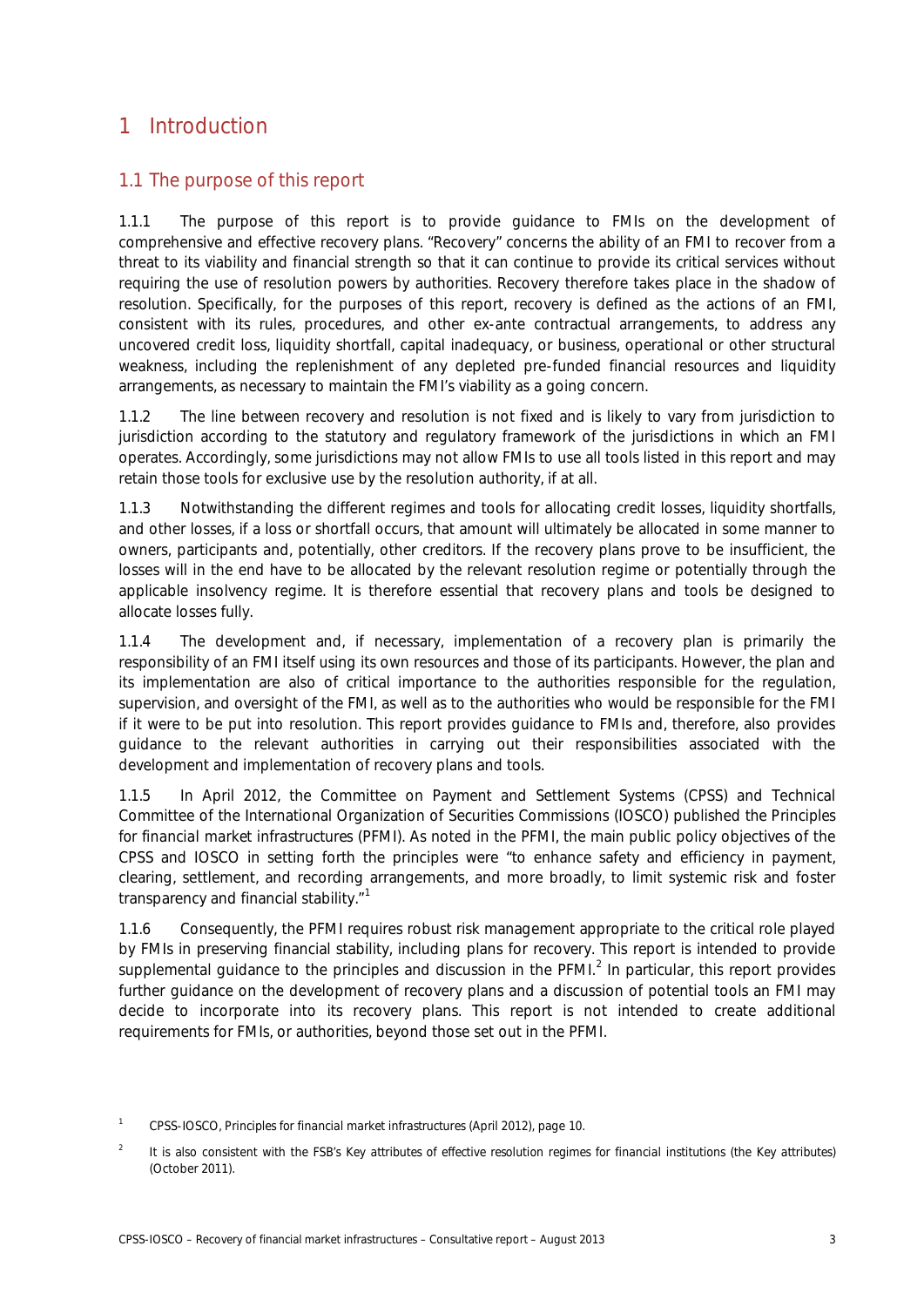## <span id="page-9-0"></span>1.2 Relationship to the consultative report on FMI recovery and resolution

1.2.1 In July 2012 the CPSS and IOSCO published a consultative report on *Recovery and resolution of financial market infrastructures*. That report covered both the need for FMIs to have effective plans to recover from financial stresses and the need for jurisdictions to have effective regimes for the resolution of an FMI in circumstances where recovery is no longer feasible. Many of the commentators on that consultative report requested more guidance on what recovery tools would be appropriate for different types of FMI in different circumstances. This new report provides that guidance. Aspects of the consultation report concerning FMI resolution have been included in a new draft annex and will be included in an assessment methodology for the *Key attributes*. [3](#page-9-2) Many recovery tools will also be relevant to an FMI under resolution, not least because a resolution authority may wish to enforce implementation of contractual loss allocation rules where any such rules have not been implemented before entry into resolution.

## <span id="page-9-1"></span>1.3 Content of the report

1.3.1 Section 2 of the report covers recovery planning. It sets out why recovery planning is important, how it relates to the rest of the FMI's risk management and to resolution, the process of recovery planning, and general guidance on the content of recovery plans. Section 3 expands on the content of recovery plans by identifying criteria for assessing the appropriateness of recovery tools and discussing a range of recovery tools that deal directly with financial stresses to the FMI.

<span id="page-9-2"></span>See Appendix I Annex to the key attributes: financial market infrastructure (FMI): resolution of FMIs and resolution of *systemically important FMI participants* to the FSB consultation document *Application of the Key attributes of effective resolution regimes to non-bank financial institutions* (August 2013) and the FSB consultation document *Draft assessment methodology for the key attributes of effective resolution regimes* (forthcoming, August 2013).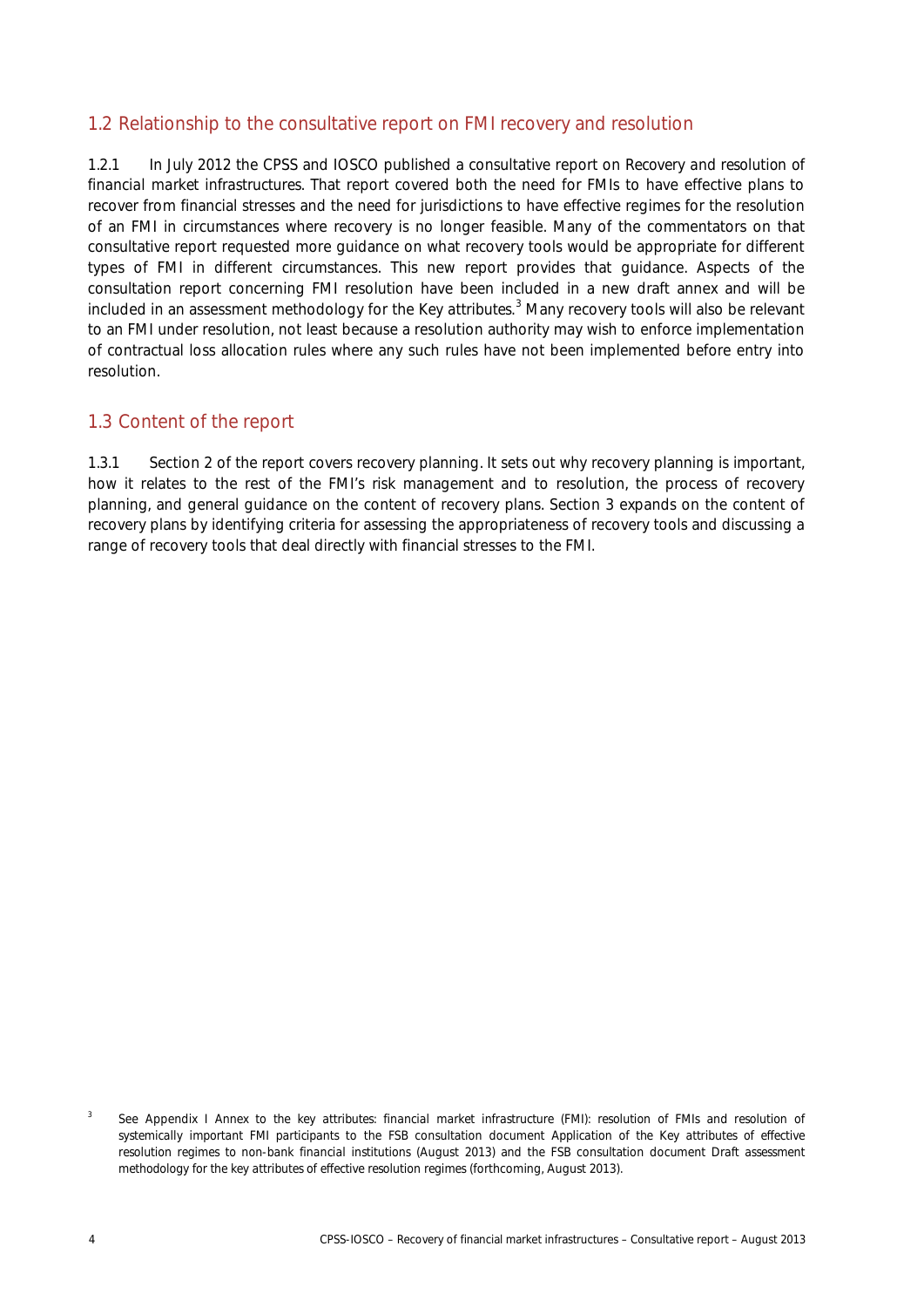# <span id="page-10-0"></span>2 Recovery planning

# <span id="page-10-1"></span>2.1 The importance of recovery planning

## The risk of FMI failure

2.1.1 FMIs are subject to a number of risks that could threaten an FMI's viability and financial strength, including credit, liquidity, and general business risk. For example, for FMIs that take on credit or liquidity risks as part of their payment, clearing, and settlement services, significant credit losses or liquidity shortfalls may arise from the default of one or more participants. For FMIs that hold or invest cash or collateral posted by participants, the failure of a custodian bank or poorly performing investments could create losses for the FMI. General business risk, including the financial consequences of operational and legal risks, could lead to unanticipated extraordinary one-off or on-going losses. The realisation of these risks has the potential to result in an FMI's failure, particularly if recovery plans are not in place.

## The importance of maintaining critical services

2.1.2 Systemically important FMIs play an essential role in the global financial system and the disorderly failure of such FMIs could lead to severe systemic disruptions if it caused markets to cease to operate effectively. Ensuring that FMIs can continue to provide critical services as expected, even in times of extreme stress, is therefore central to financial stability. Maintaining critical services should allow FMIs to serve as a source of strength and continuity for the financial markets they serve.

2.1.3 Maintaining the continued provision of an FMI's critical services is particularly important where there is only one FMI providing those services or where there will be substantial practical problems in transferring these critical services rapidly to another FMI. Importantly, in many markets, the option of transferring critical services from a failed FMI to a viable FMI is not a practical recovery option. Given these practical issues, as well as the dependence of financial institutions and the market more generally on FMIs, the continuity of an FMI's critical services even under extreme circumstances is therefore essential. At the same time, FMIs should not expect public funds to be made available to maintain their viability. Thus, having a strong recovery plan is a vital element in enabling the continued provision of critical services.

## <span id="page-10-2"></span>2.2 The relationship between risk management, recovery and resolution

## Risk management and recovery

2.2.1 Systemically important FMIs should have strong and comprehensive risk management practices in order to observe the PFMI. Recovery planning is inherently integrated into that risk management and concerns those aspects of risk management and contingency planning which address the extreme circumstances that could threaten the FMI's viability and financial strength. An FMI should identify in advance, to the extent possible, such extreme circumstances and maintain effective plans to enable it to continue to provide its critical services if these circumstances were to occur. Recovery plans should address stresses that may create any uncovered credit loss, liquidity shortfall, or capital inadequacy, as well as any business, operational or other structural weakness that these stresses reveal. Recovery plans should also address the need for replenishment of any depleted pre-funded financial resources and liquidity arrangements so that the FMI can remain viable.

#### Recovery and resolution

2.2.2 Despite an FMI's risk management, including the execution of its recovery plans, it is possible that extreme stress could create a situation where an FMI cannot remain viable as a going concern and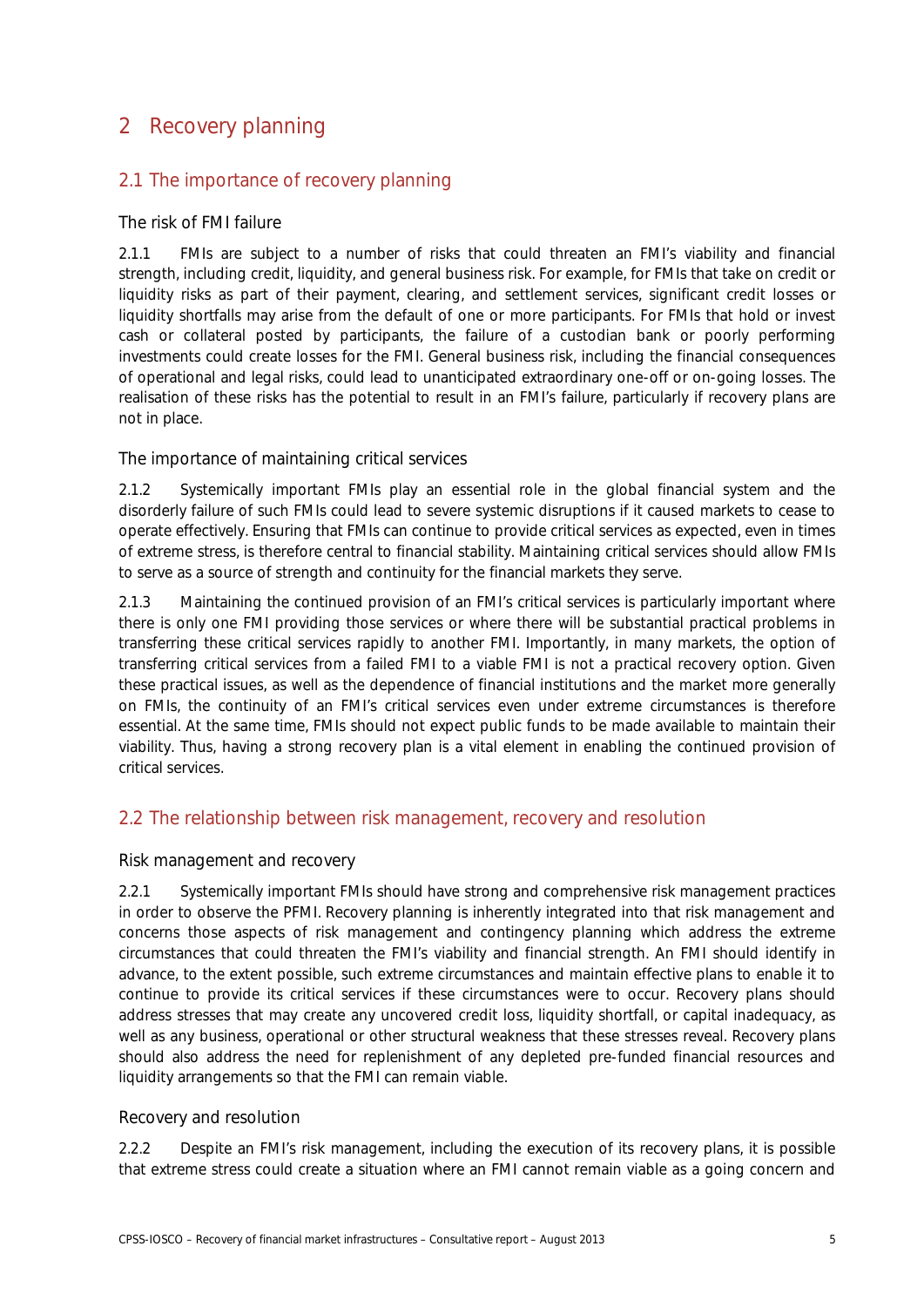may need to conduct an orderly wind down. If an orderly wind-down has failed or is likely to fail, then the FMI may be at risk of entering into bankruptcy or insolvency – regimes that do not have the preservation of financial stability as an objective. An orderly wind-down may also be deemed by authorities to be inappropriate, perhaps because the FMI is the sole provider of critical services and a viable alternative to using that particular FMI does not exist. Therefore, even if a jurisdiction and its FMIs are in full observance of the PFMI, then as set out in the *Key attributes*, FMIs "should be subject to [a] resolution regime[] that appl[ies] the objectives and provisions of the *Key attributes* in a manner appropriate to FMIs and their critical role in financial markets. The choice of resolution powers should be guided by the need to maintain continuity of critical FMI functions".<sup>[4](#page-11-1)</sup>

# <span id="page-11-0"></span>2.3 The process of recovery planning

#### Purpose

2.3.1 The purpose of a recovery plan is to document the information and procedures necessary to allow the FMI to effect recovery and continue to provide its critical services when its viability is threatened. The plans enable the FMI, its participants, and other relevant stakeholders to prepare for extreme circumstances, increase the probability that the most effective tools to deal with a specific stress will be used, and reduce the risk that uncertainty about which tools will be used will hinder the effectiveness of recovery actions. Recovery plans should be formulated on the presumption that any stress can be met by the FMI's, its owners', and its participants' own resources and allocation of exposures. Accordingly, recovery plans should not assume any extraordinary form of state or central bank support. Recovery plans also assist resolution authorities in preparing and executing their resolution plans for the FMI.<sup>[5](#page-11-2)</sup>

## Coverage

2.3.2 All systemically important FMIs should have comprehensive and effective recovery plans.<sup>[6](#page-11-3)</sup> Recovery plans are a requirement under the PFMI. The guidance contained in this report expands on the PFMI and is consistent with the *Key attributes*. [7](#page-11-4)

#### Governance

2.3.3 The primary responsibility for the development and implementation of an FMI's recovery plan rests with the FMI itself. The plan should be formally endorsed by the FMI's board of directors. The FMI should have an effective governance structure and sufficient resources to support the recovery planning process. This includes clearly defining the responsibilities of business units, senior executives, and board members, and identifying a senior executive responsible for ensuring that the FMI observes recovery planning requirements and that recovery planning is integrated into the firm's overall governance processes. Principle 2 of the PFMI is directly relevant to the governance of recovery plans.

#### Powers and enforceability

2.3.4 The FMI should ensure that, to the extent possible, it has the powers to implement the tools it may need to use in recovery. Effective implementation of recovery plans requires that, to the extent practicable, the recovery tools to be used are established ex-ante as binding on those involved. This is

<span id="page-11-1"></span><sup>4</sup> See key attribute 1.2.

<span id="page-11-2"></span><sup>5</sup> Annex III of the *Key attributes* covers the relationship between recovery and resolution planning.

<span id="page-11-3"></span><sup>&</sup>lt;sup>6</sup> See paragraph 1.20 of the PFMI on the systemic importance of FMIs.

<span id="page-11-4"></span><sup>&</sup>lt;sup>7</sup> See key consideration 4 of Principle 3, on the framework for the comprehensive management of risks, in the PFMI. See also key attributes 11.2 and 11.5, calling for robust and credible recovery plans.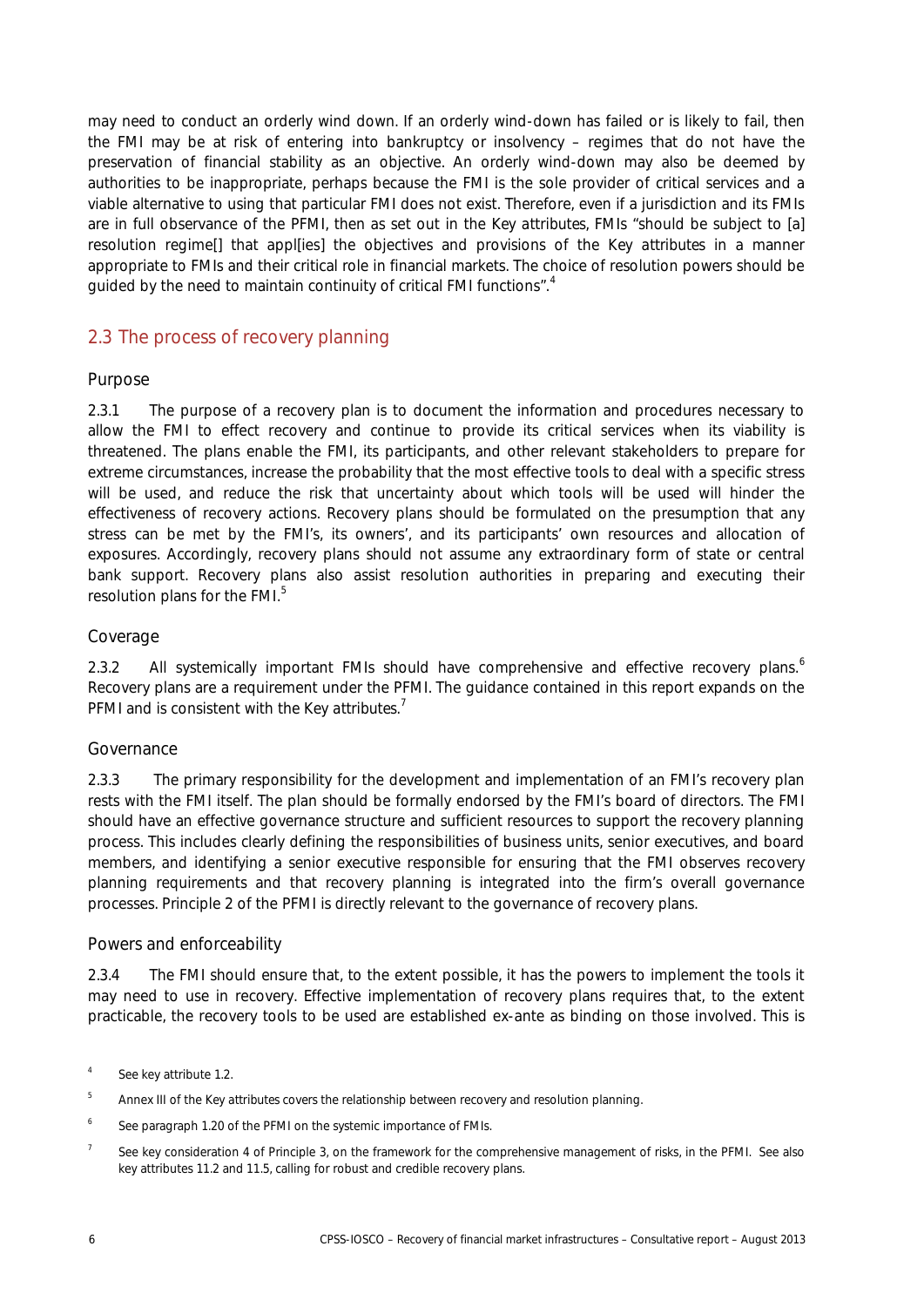most important, and also most feasible, in the case of events that are both relatively well-defined and where a substantial proportion of a loss may reasonably be allocated across owners and participants, for example, the default of participants. It may be less feasible to establish binding tools ex ante in the case of events that are less well-defined, such as chronic or extraordinary business losses or other structural weaknesses, or where the recovery plans involve third parties that are not subject to the FMI's rules or arrangements. In such cases, the recovery tools used are more likely to need to be tailored to the specific circumstances.

2.3.5 The FMI should also assess the legal enforceability of its plans, taking into account any constraints potentially imposed by domestic or foreign laws or regulations. The range of measures and tools employed by the FMI in its rules and contractual arrangements may vary across jurisdictions because, for example, in some jurisdictions some tools may not be allowable under the applicable legal framework or may be reserved for use by resolution authorities rather than by an FMI in recovery. In every case, however, it is important that a jurisdiction's laws permit for recovery tools that can allocate losses in full.

## Judgment in the use of tools

2.3.6 Closely related to powers and enforceability is the issue of the degree of the FMI's discretion to exercise judgment in deciding whether or not to use specific tools and, if multiple tools are to be used, in which order they should be used. Even where the FMI has ex-ante agreement that a tool may be used, there is still a choice between making the use of that tool automatic in a given situation and granting the FMI the discretion to exercise judgment about its use or timing.

2.3.7 In making this choice, a balance may need to be struck between automaticity, which increases transparency and predictability for participants, owners, and third parties about the action that will be taken, and discretion to exercise judgment, which may enable a better decision to be made about the use of tools in light of the specific circumstances, including market conditions. Constraining such discretion, for example by putting reasonable bounds on the exercise of judgment to limit the use of particular recovery tools or to impose conditions on the use of particular tools, helps to increase transparency and predictability and to ensure that any exercise of judgment is consistent with the broader objectives of the recovery plan. In addition, authorities should be kept informed of the decisions made by the FMI in its discretion to exercise judgment.

2.3.8 The FMI should also consider the degree to which aspects of its recovery plan need to be shared with its participants in order to observe its transparency obligations in accordance with Principle 23 of the PFMI and so that participants can assess the risks they face by participating in the FMI.

#### Identification of critical services, stress scenarios, triggers, and appropriate recovery tools

2.3.9 In order to develop comprehensive and effective recovery plans, an FMI should identify its critical services. The purpose of identifying critical services is to focus recovery plans on the ability of the FMI to continue to provide these services even when it comes under extreme stress. Accordingly, the identification of critical services should be done in close coordination with the relevant authorities.

2.3.10 An FMI should also identify scenarios that may prevent it from being able to provide its critical services as a going concern and assess the effectiveness of a full range of options for recovery or orderly wind-down, and an FMI should define the criteria (both quantitative and qualitative) that will trigger the implementation of part or all of the recovery plans. Finally, the FMI should develop recovery tools to help maintain critical services even in extreme stress scenarios. These essential elements of a recovery plan are discussed further in Section 2.4.

#### Testing and review

2.3.11 To help ensure that recovery plans can be implemented effectively, an FMI should test and review these plans, for example by carrying out periodic simulation and scenario exercises, at least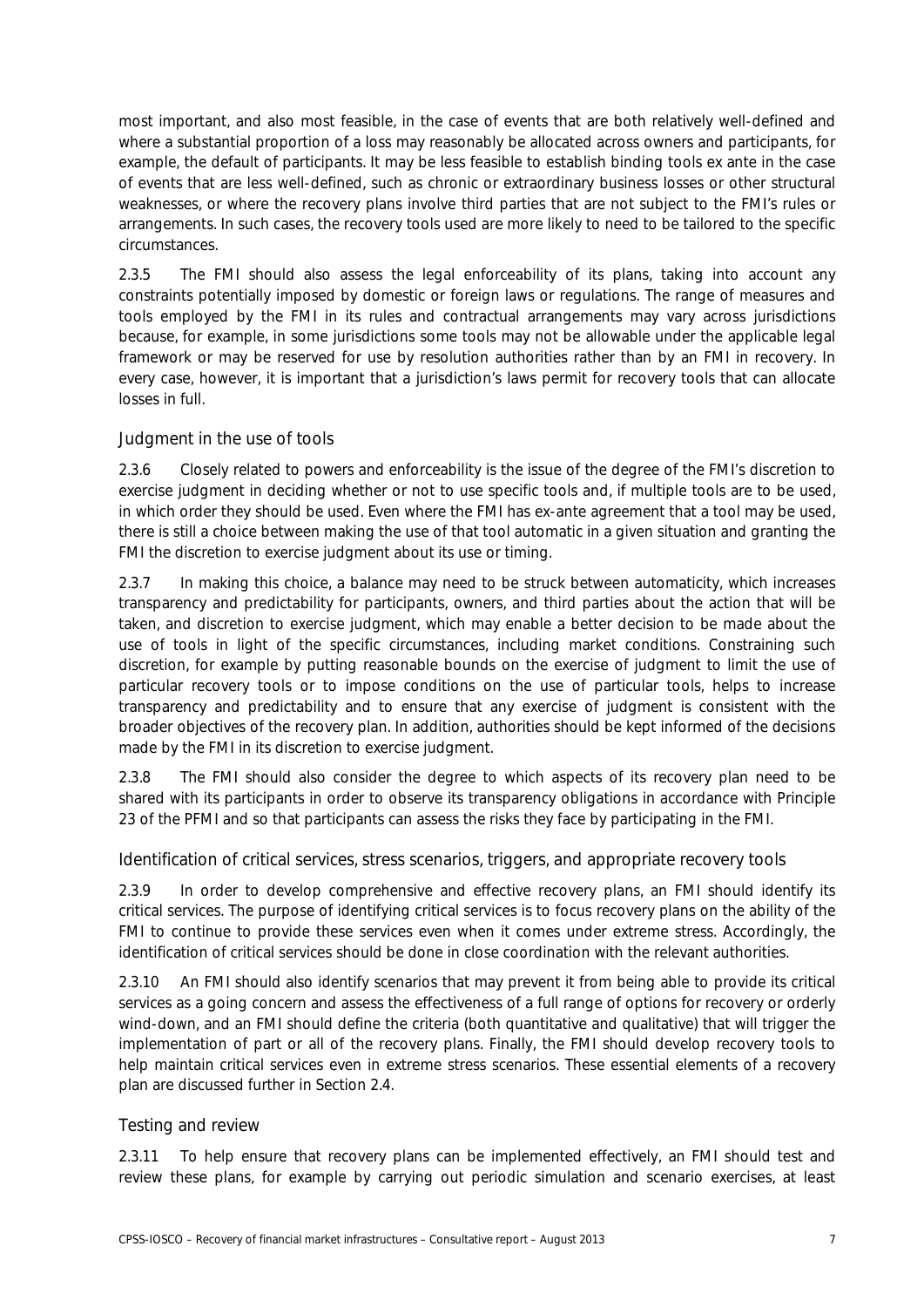annually and following material changes to its plans, rules, or procedures. An FMI may choose to conduct this testing and review, to the extent practicable, as part of its annual testing and review of its participant-default rules and procedures, in accordance with Principle 13 of the PFMI.<sup>[8](#page-13-1)</sup> The FMI should update its recovery plans as needed following the completion of each test and review.

## Implementation if needed

2.3.12 An FMI's governance arrangements should provide for timely and effective implementation of recovery plans, including documented decision making processes in a crisis. An FMI should also have the capacity to identify and provide to others involved in the recovery plans, including its participants, the information they need in the FMI's implementation of the plans on a timely basis. This includes both the information needed ex-ante to enable others to prepare for implementation and the information needed once an FMI has initiated its recovery plans in order to enable implementation to take place as smoothly as possible.

# <span id="page-13-0"></span>2.4 The content of recovery plans

## High level summary

2.4.1 The high level summary should provide an overview of what the recovery plans consist of and how they will be implemented. This includes the identification of the FMI's critical services, stress scenarios, and recovery triggers, as well as a substantive description of its recovery tools and tools to address structural weaknesses. The high level summary should also address how these tools may be used.

## Critical services

2.4.2 The FMI should identify those services it provides that are critical. "Critical" refers to the importance of the service to the FMI's participants, other FMIs, and to the smooth functioning of the markets the FMI serves and, in particular, the maintenance of financial stability. In general, for a systemically important FMI, its payment, clearing, settlement or recording functions will be regarded as critical. The failure of an FMI to provide a critical service would likely have a material negative impact on participants or significant third parties, give rise to contagion, or undermine the general confidence of market participants. Such negative impacts are dependent, in part, on the degree of substitutability of the service, that is, whether the service is also provided by another FMI (or other entity) and whether users of a potentially failed service can practicably switch to an alternative service.<sup>[9](#page-13-2)</sup> If an FMI provides ancillary services to its critical services, judgment will be needed as to whether the recovery plan needs to assure continuity of these services.

## Stress scenarios

2.4.3 As required by Principle 3 of the PFMI, an FMI should identify scenarios that may prevent it from being able to provide its critical services as a going concern.<sup>[10](#page-13-3)</sup> These scenarios should take into account the various risks to which the FMI is exposed, which will vary across different types of FMIs and even across FMIs of the same type. These scenarios may include, but are not limited to, credit losses or liquidity shortfalls created by a participant default, a wide range of general business losses, or the

<span id="page-13-1"></span><sup>&</sup>lt;sup>8</sup> See also key attribute 11.10.

<span id="page-13-2"></span><sup>9</sup> The FSB document *Recovery and resolution planning for systemically important financial institutions: guidance on identification of critical functions and critical shared services* (July 2013) is aimed at banks but contains elements concerning the identification of critical services that may also be relevant for FMIs.

<span id="page-13-3"></span><sup>&</sup>lt;sup>10</sup> See also key attribute 11.5.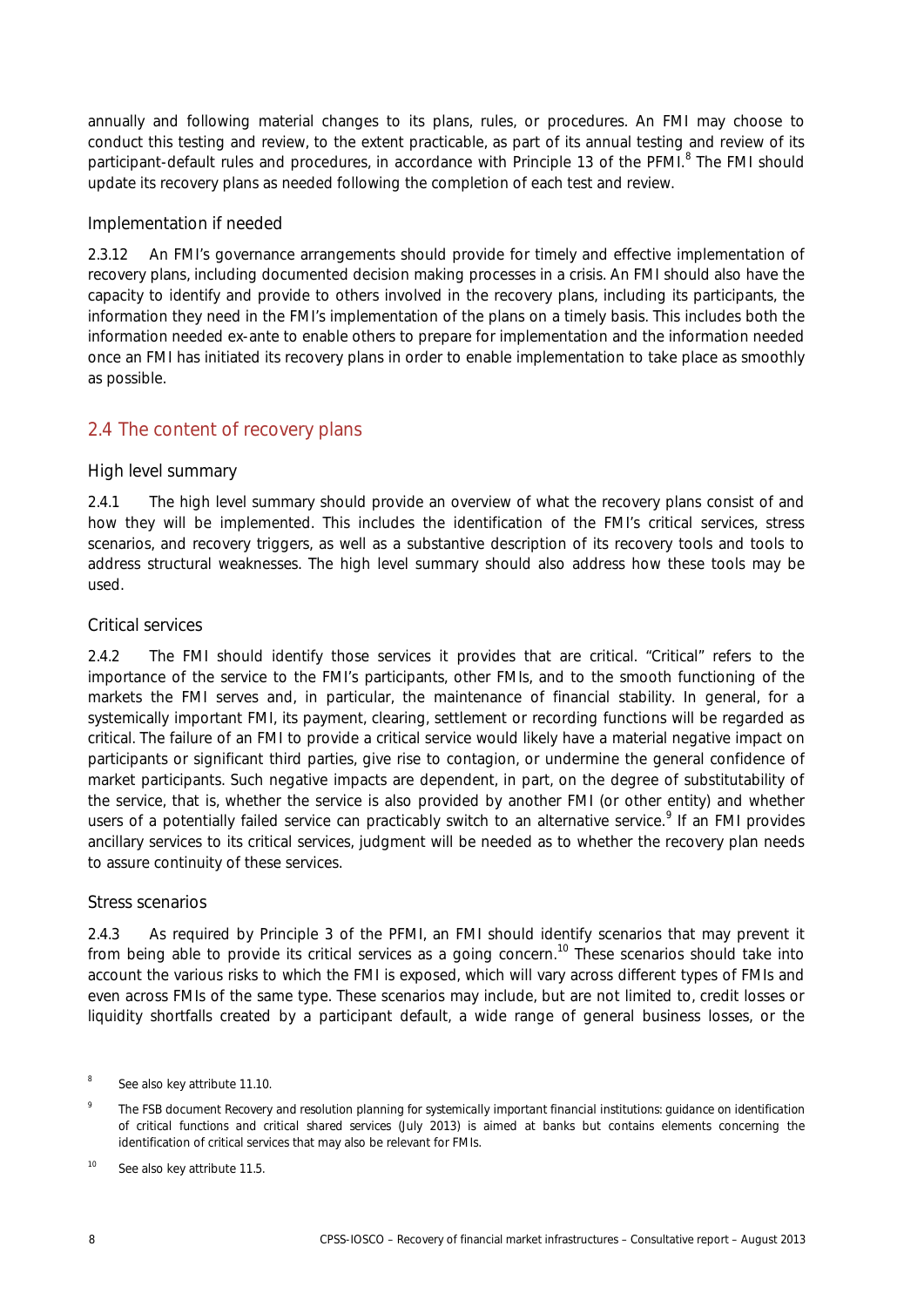realisation of investment losses (from financial assets the FMI holds at third parties). They should also include the risk associated with the failure of a third party to perform its critical functions (for example, the failure of a settlement bank or other service provider). Where the FMI is part of a group it may be at risk from unrelated activities in other entities in the group, or where it has links with other FMIs it may be at risk from failures in those FMIs. The underlying assumptions of the scenarios should be sufficiently severe. Both idiosyncratic and system-wide stress scenarios should be considered, taking into account the potential impact of domestic and cross-border contagion in crises, as well as simultaneous crises in several significant markets.

## **Triggers**

2.4.4 FMIs should define the criteria (both quantitative and qualitative) that will trigger the implementation of part or all of the recovery plans. This will help avoid undue delays in the implementation of the plans.

2.4.5 In some cases the triggers will be obvious. For example, in the case of participant defaults, recovery plans will be triggered when the FMI has exhausted the pre-funded financial resources or the liquidity arrangements it has in place to deal with such defaults or when it has become unlikely that the pre-funded financial resources or liquidity arrangements will be sufficient to deal with the defaults.

2.4.6 In other cases, such as chronic or extraordinary losses from general business risks, more thought may be needed to devise suitable recovery triggers. In these circumstances, the triggers should serve mainly as an indicator that the scale of a previously identified problem has become sufficiently serious that recovery plans may need to be implemented. These triggers should lead to a predetermined information and escalation process within the FMI's senior management and its board of directors and to careful consideration of what action should be taken. The triggers should occur early enough to provide sufficient time for plans to be implemented. Implementation will typically take place after discussion with the relevant authorities.<sup>[11](#page-14-0)</sup>

## Recovery tools

2.4.7 FMIs should identify appropriate recovery tools, indicate the necessary steps and time needed to implement them, and assess the associated risks to the FMI, its participants, linked FMIs, and the market more generally. Possible recovery tools are discussed in Section 3.

2.4.8 Included in the recovery plans should be tools to cover extreme stress scenarios - whether or not caused by participant default - that are not covered by pre-funded financial resources or where the FMI does not have sufficient liquidity arrangements to meet its obligations on time. Also included should be tools to deal with other losses, in particular from those general business risks that may materialise more slowly. The FMI may also need tools to strengthen its capital situation, for example, recapitalisations after extraordinary losses, capital conservation measures such as suspension of dividends and payments of variable remuneration, or voluntary restructuring of liabilities through debtto-equity conversion.

2.4.9 In dealing with financial shortfalls, the most appropriate recovery tools may in some cases be independent of the specific cause of the shortfall. However, in other cases, tools may be tailored as appropriate to address different causes of stress, because they may be easier to enforce or considered to create more appropriate incentives. The likely effectiveness and potential risks of each recovery tool should be assessed, including the potential impact on participants and the market generally. Where multiple tools are involved, an indication of the planned sequencing of the use of these tools and an estimate of the time needed to implement each tool should be included in the recovery plan.

<span id="page-14-0"></span><sup>11</sup> The FSB document *Recovery and resolution planning for systemically important financial institutions: guidance on recovery triggers and stress scenarios* (July 2013) provides more discussion on the design of triggers.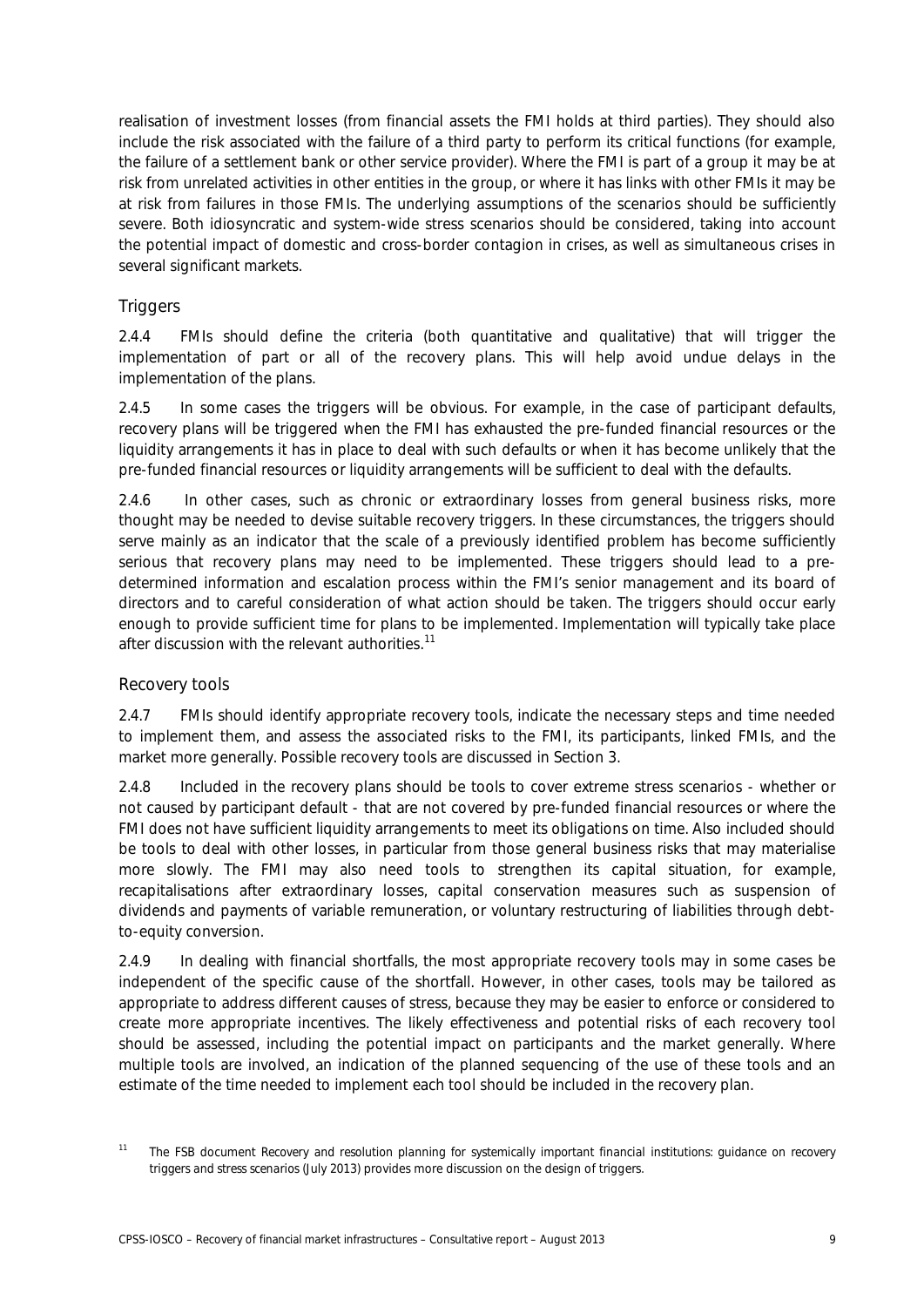Tools to address structural weaknesses

2.4.10 In most cases the FMI will not only need to recover from the financial shortfall but will also need to identify and address the underlying cause of the problem if it is to continue operating as a going concern. In these cases, the recovery action taken will depend on the specific stress scenario that led to the problem. For example, if a settlement bank has failed, the FMI will need to have plans for an alternative method of settlement.

2.4.11 If the problem is ongoing business losses, the FMI may need to restructure its business to correct the underlying problem. Mechanisms to address structural weaknesses include revising risk management frameworks, replacing management, revising business strategy (including cost or fee structures), restructuring services provided, selling business units, merging with another FMI, reducing risks (for example, changes in investment or custody policy) and taking measures to reduce complexity and interconnectedness.

2.4.12 In order to be prepared to address structural weaknesses, an FMI should carry out a strategic analysis.<sup>[12](#page-15-1)</sup> This strategic analysis may include identifying and preparing for potential material impediments to effective and timely execution of tools to address structural weaknesses and describing processes for determining the value and marketability of material business lines that the FMI may wish to sell. If an FMI wants to sell a part of its business, it should identify and address legal, regulatory or ITrelated obstacles that would make it difficult to execute the sale in a timely manner (ie within the period for which it has liquid net assets funded by equity, as required by Principle 15 of PFMI). For example, an FMI may need to obtain approvals from authorities or it may need to make sure that it can continue to use an IT system that is shared with a business line that may be sold. Where the business line involves a critical service, it is essential that the plan ensures the continuity of provision of that service.

2.4.13 Tools to address structural weaknesses are specific to individual FMIs and the specific stresses that they may face. Because it is difficult to generalise about their use, such tools are not considered further in this report.

## Links between FMIs

2.4.14 Where there are links between FMIs, the design and implementation of one FMI's recovery plan may impact the other FMIs. Where this is the case, linked FMIs should coordinate the relevant aspects of their plans. This is likely to be particularly important where there are financial exposures between the FMIs. The recovery plans of each FMI should address the allocation of uncovered losses, taking into account the approach of the linked FMI.

## <span id="page-15-0"></span>2.5 Role of the authorities in recovery

2.5.1 The responsibilities of authorities in an FMI's recovery planning are part of their general responsibilities for regulation, supervision, and oversight of the FMI as set out in the PFMI.<sup>[13](#page-15-2)</sup>

#### Assessment of recovery plans

2.5.2 An FMI's regulator, supervisor, or overseer should periodically assess the adequacy of the FMI's recovery plans (taking into account the risk profiles of both the FMI and market participants) and, where deficiencies exist, have the necessary powers to ensure the FMI corrects the deficiencies. Further, to the extent possible, the relevant authorities should also consider the potential impact on direct and indirect

<span id="page-15-1"></span><sup>12</sup> Cf *Key attributes*, Annex III, paragraph 2.3.

<span id="page-15-2"></span><sup>&</sup>lt;sup>13</sup> See Section 4.0 of the PFMI.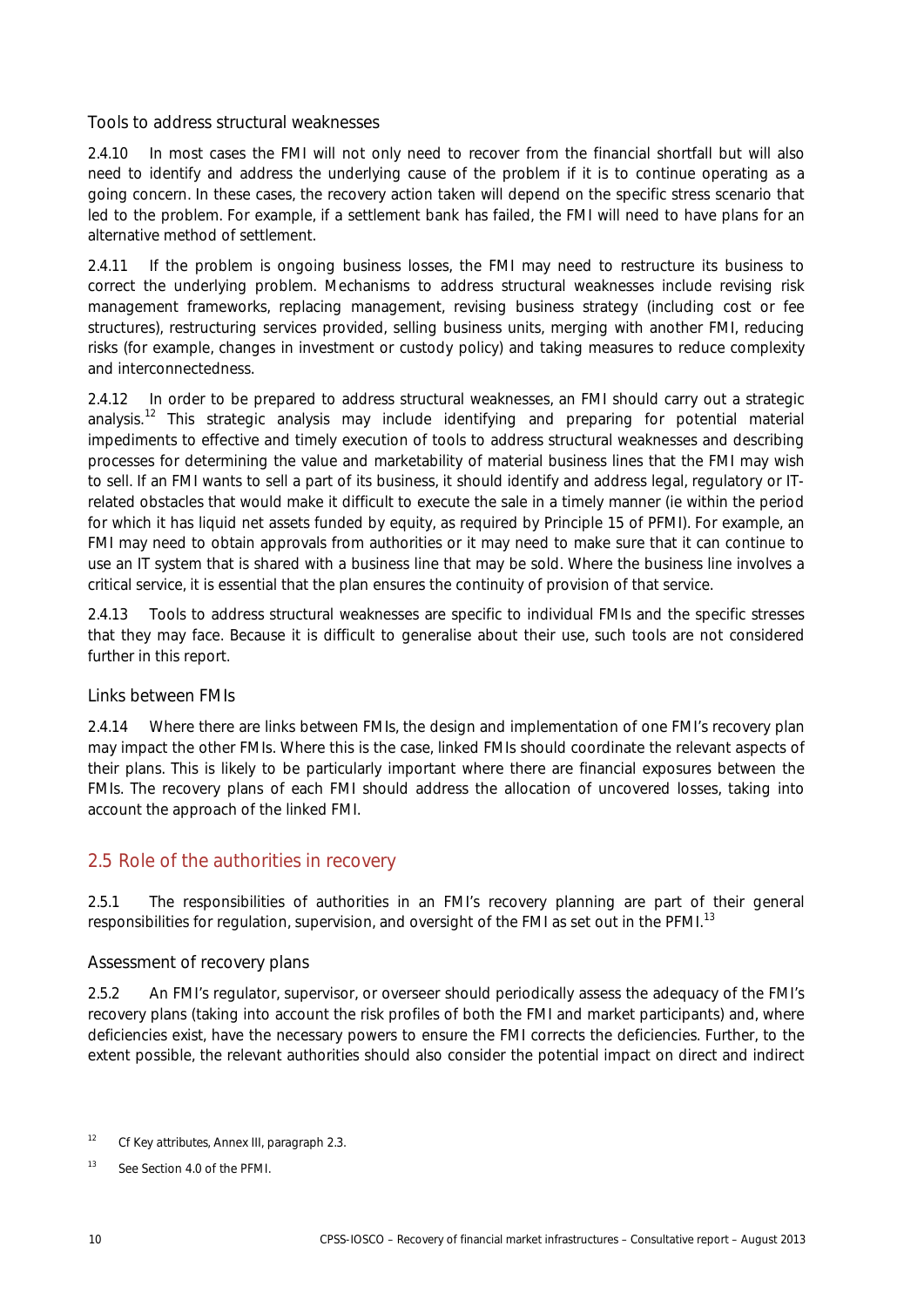participants, financial markets served by the FMI and the financial system more broadly when assessing the adequacy of the FMI's recovery plans.

2.5.3 Where an FMI is systemically important to multiple jurisdictions or is subject to the authority of multiple regulators, supervisors, or overseers, cooperation among the authorities in line with Responsibility E of the PFMI is needed to conduct this assessment effectively. The relevant authorities should also coordinate with other relevant authorities, including the FMI's resolution authorities, to ensure consistency between recovery and resolution plans.

2.5.4 In reviewing recovery plans, authorities may need to consider the consistency and systemic impact of recovery plans if these were to be implemented by several FMIs at the same time. Authorities may also need to consider the consistency and systemic impact of recovery plans if one or more systemically important participants of an FMI implement their recovery plans in parallel with the implementation of the FMI's recovery plan.

2.5.5 Furthermore, resolution authorities should be provided with access to the recovery plans and be kept informed of progress in implementing the plans so that they have some advance notice in case recovery actions fail.

Oversight and enforcement of implementation of recovery plans

2.5.6 In the event that an FMI's recovery plans need to be implemented, the relevant regulatory, supervisory, and oversight authorities should oversee that implementation consistent with their respective responsibilities. Coordination and information-sharing between all relevant parties are critical to the successful execution of the FMI's plans.

2.5.7 It is possible that an FMI's execution of relevant recovery measures may be ineffective (for example, in terms of timeliness). In addition, factors such as unanticipated conflicts of interest, uncontrollable external factors and human error could result in inadequate execution. In such cases, the relevant authorities should have the necessary powers to require implementation of recovery measures and drive optimal execution. These powers may include issuing directions or orders, imposing fines or penalties, or even forcing a change of management, as appropriate. These powers are compatible with the responsibilities in the PFMI, especially Responsibility B.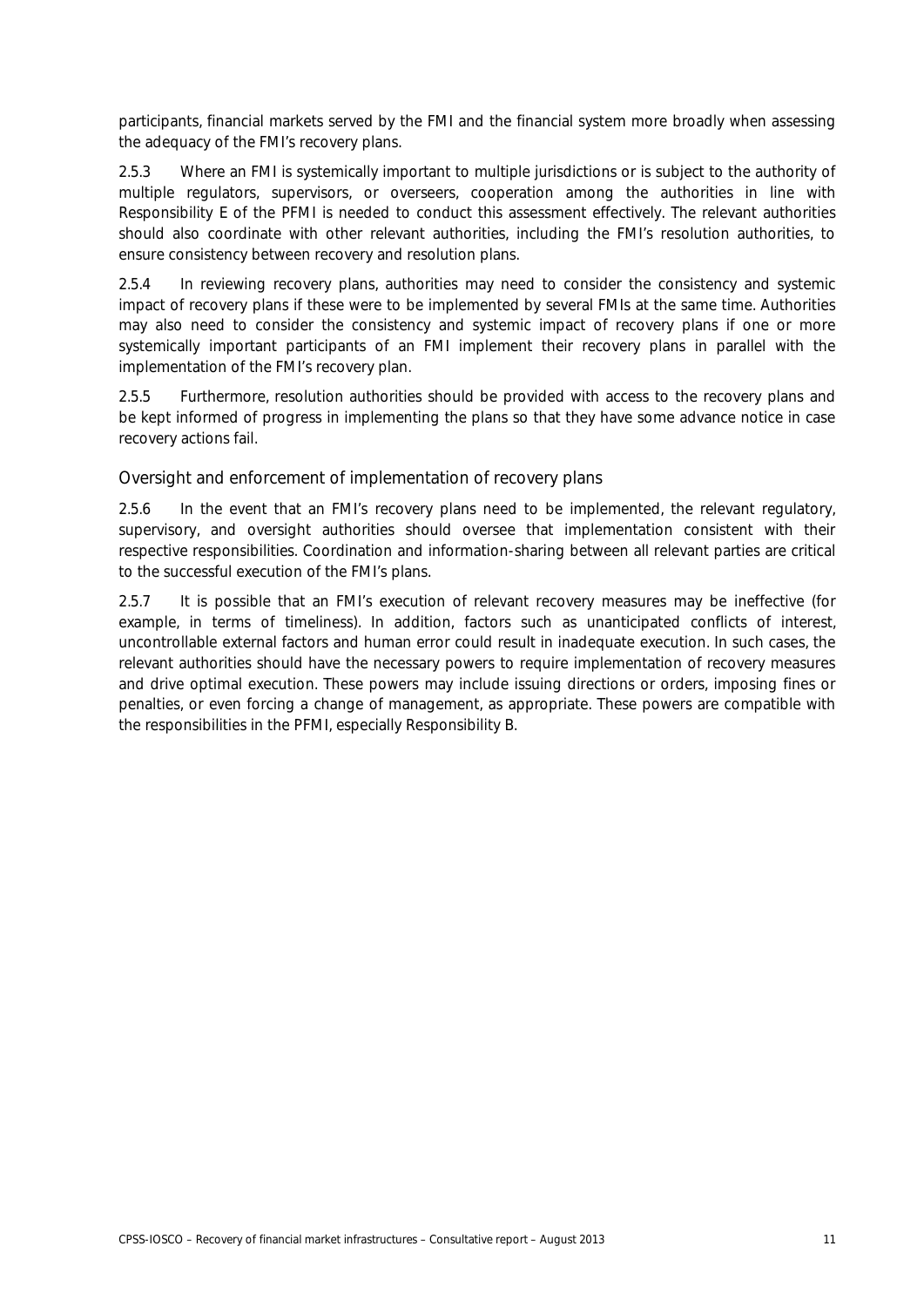# <span id="page-17-0"></span>3 Recovery tools

# <span id="page-17-1"></span>3.1 Introduction

3.1.1 This section provides an overview of tools that FMIs may include in their recovery plans, including considerations that should be taken into account when designing or adopting these tools. It explains how the individual tools are intended to work and what their impact on the FMI, its participants, linked FMIs and the financial system more widely is likely to be. The appropriateness of recovery tools will vary based on particular circumstances and on the type of FMI. Accordingly, each FMI should consider carefully if, when, and in what combination and sequence, the application of particular recovery tools would be appropriate. This chapter is intended to help the FMI (and its regulators, supervisors and overseers) in this task.

3.1.2 The recovery tools and mechanisms presented below are not intended to constitute an exhaustive list. FMIs may have or seek to design additional or alternative tools. As noted above, some of the recovery tools set out in this section may also be available to the resolution authority either as separate statutory resolution powers in their own right or as a result of the resolution regime, or the FMI's own rules, conferring on the resolution authority the legal ability to enforce the FMI's recovery tools.

# <span id="page-17-2"></span>3.2 Risk categories and failure scenarios that may require use of recovery tools

3.2.1 FMIs can be exposed to legal, credit, liquidity, general business, custody, investment and operational risks.[14](#page-17-3) Not all FMIs are exposed to these risk categories equally or in the same manner. Most importantly, not all FMIs assume credit risk.<sup>[15](#page-17-4)</sup> The manifestation of the risks may have different causes and may also result in different types of failure scenarios. For example, credit or liquidity risks may result from the default of a participant and, if not adequately addressed, could result in failure of an FMI over a short timeframe. Similarly, the crystallisation of investment risks may also have sudden effects requiring immediate activation of recovery tools, for example in the event of a failure of a cash settlement agent or treasury counterparty. In contrast, the incidence of operational or business risk is typically not related to a participant default and may crystallise either in a very short period of time or over a much longer period. The following risks and failure scenarios are particularly important for recovery planning.

## Uncovered losses caused by participant default

3.2.2 Credit risk is the risk that a counterparty, whether a participant or other entity, will be unable to meet fully its financial obligations when due, or at any time in the future. Credit risk will typically crystallise if one or more participants default. For some types of FMI (such as CCPs), credit risks are likely to be the most important source of uncovered losses that would cause the failure of an FMI. Recovery tools are therefore needed for addressing and allocating uncovered credit losses, in accordance with key consideration 7 of principle 4 of the PFMI.

## Uncovered liquidity shortfalls

3.2.3 Liquidity risk is the risk that a counterparty of the FMI, or the FMI itself, has insufficient funds to meet its financial obligations when due, even though it may be able to do so in the future. Liquidity risk

<span id="page-17-3"></span><sup>&</sup>lt;sup>14</sup> Definitions in this section are taken from the PFMI. See Annex H of the PFMI.

<span id="page-17-4"></span><sup>&</sup>lt;sup>15</sup> In this context, the risk of non-payment of ordinary business accounts receivable, including service fees owed by participants, can be considered under the heading of general business risk.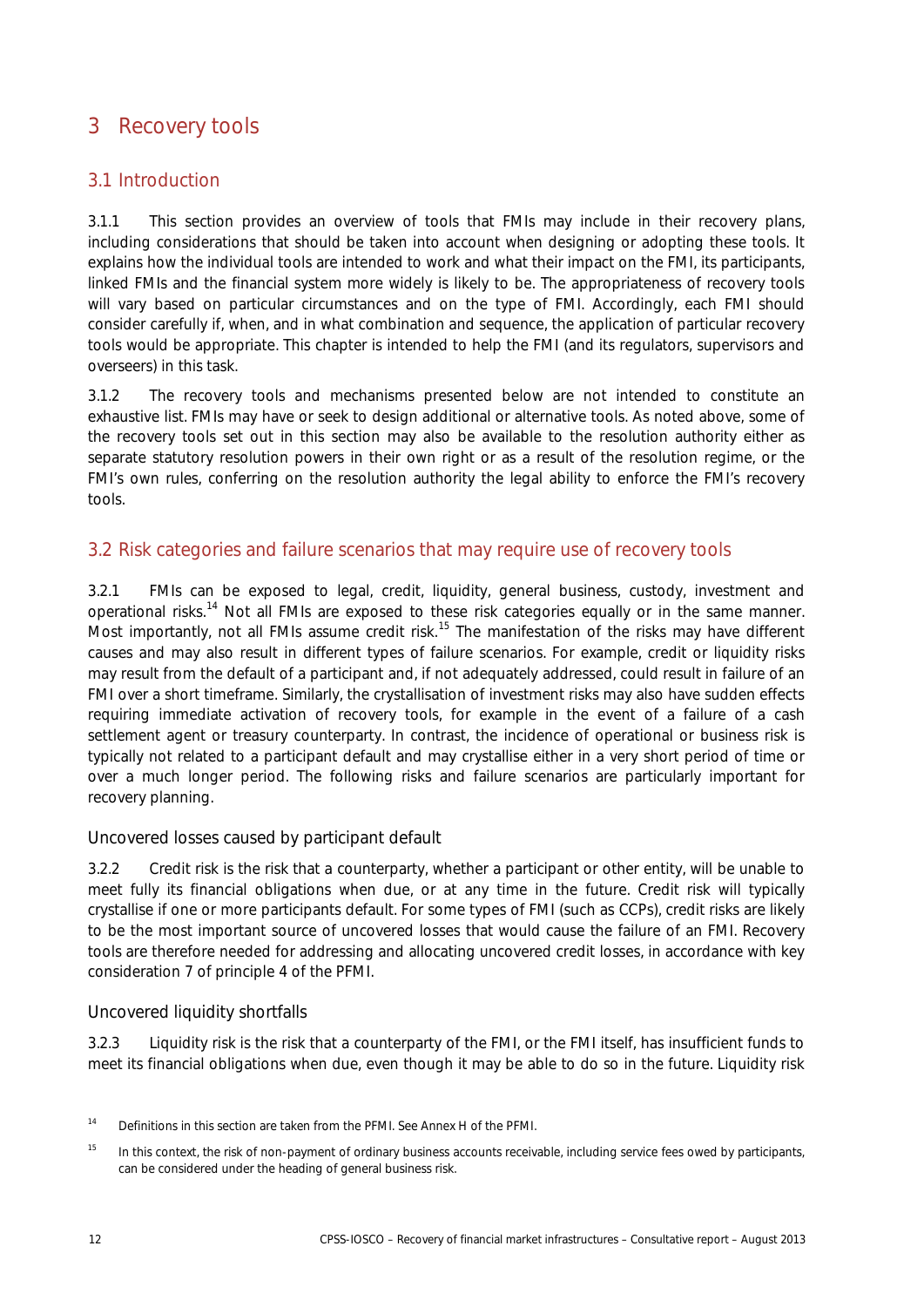may crystallise in particular when one or more FMI participants default, although some FMIs may be exposed to liquidity risk even when there is no default of a participant or of another entity (eg certain SSSs or payment systems in the case of problems with liquidity providers). Although credit and liquidity risks are distinct risk factors, there is often significant interaction and interdependency between the two as the resources the FMI maintains to address credit risk may be insufficiently liquid to enable the FMI to meet its own payment obligations to other participants when due, which could put the FMI's viability at risk. Recovery tools are therefore needed for addressing and allocating uncovered liquidity shortfalls, in accordance with key consideration 10 of principle 7 of the PFMI.

#### Losses from general business risk

3.2.4 General business risk refers to the risks and potential losses arising from an FMI's operation as a business enterprise that are not related to participant default or to custody and investment risk. It includes any other potential impairment of the FMI's financial or capital position. It may materialise as an extraordinary one-off loss or as recurring losses, and thus it could play out in a very short period of time or over a longer period. A failure to manage general business risk could result in a disruption of an FMI's business operations or threaten its long run viability as a going concern.

#### Losses from custody and investment risks

3.2.5 Investment risk is the risk of loss faced by an FMI when it invests its own or its participants' resources, such as cash or other collateral. Investment risk could jeopardise the viability of an FMI if it results in significant financial loss. For example, if an FMI were to invest its own resources or collateral posted by its participants in instruments that were subject to market or credit risk, and such risks materialised, financial difficulties could arise by way of either direct financial impairment to the FMI or an inability to meet claims by participants seeking the return of posted collateral. Similarly, an FMI can be exposed to custody risk and could suffer losses on assets held in custody in the event of a custodian's (or sub-custodian's) insolvency, negligence, fraud, poor administration or inadequate recordkeeping.

## <span id="page-18-0"></span>3.3 Guidelines for appropriate recovery tools

3.3.1 A number of guidelines can be identified that should inform an FMI when determining an appropriate set of tools to meet its recovery objectives. There is a need to carefully consider the different effects that recovery tools may have on the FMI, FMIs to which it is linked, its participants and the financial system as a whole. The tools should be designed to, in the aggregate, address all uncovered credit losses, liquidity shortfalls or unbalanced positions, to make good any capital shortfalls, and restore other financial resources to the minimum level required by regulation, while minimising, to the extent possible, the negative impact on participants and the financial system as a whole. The tools should also help the FMI to address the weaknesses that necessitated activation of the recovery plan. The following guidelines are designed to help FMIs evaluate the strengths and weaknesses of tools so that they can choose an appropriate tool (or set of tools) for a particular recovery scenario.

3.3.2 FMIs should endeavour to develop a set of tools that meets the characteristics below to the greatest extent possible. However, because an individual tool may not satisfy the full set of characteristics, FMIs will need to determine which tool or set of tools offers the best trade-off for a given recovery scenario. Regulators with authority over FMIs should be aware of and should consider such trade-offs in performing their responsibilities.

#### *(i) Comprehensive*

The set of recovery tools should provide a comprehensive description of how the FMI would, where relevant, allocate any uncovered losses; cover liquidity shortfalls; address an unbalanced position; and replenish its financial resources, including its own capital, in order to continue to provide critical services in all relevant circumstances. The set of recovery tools should be flexible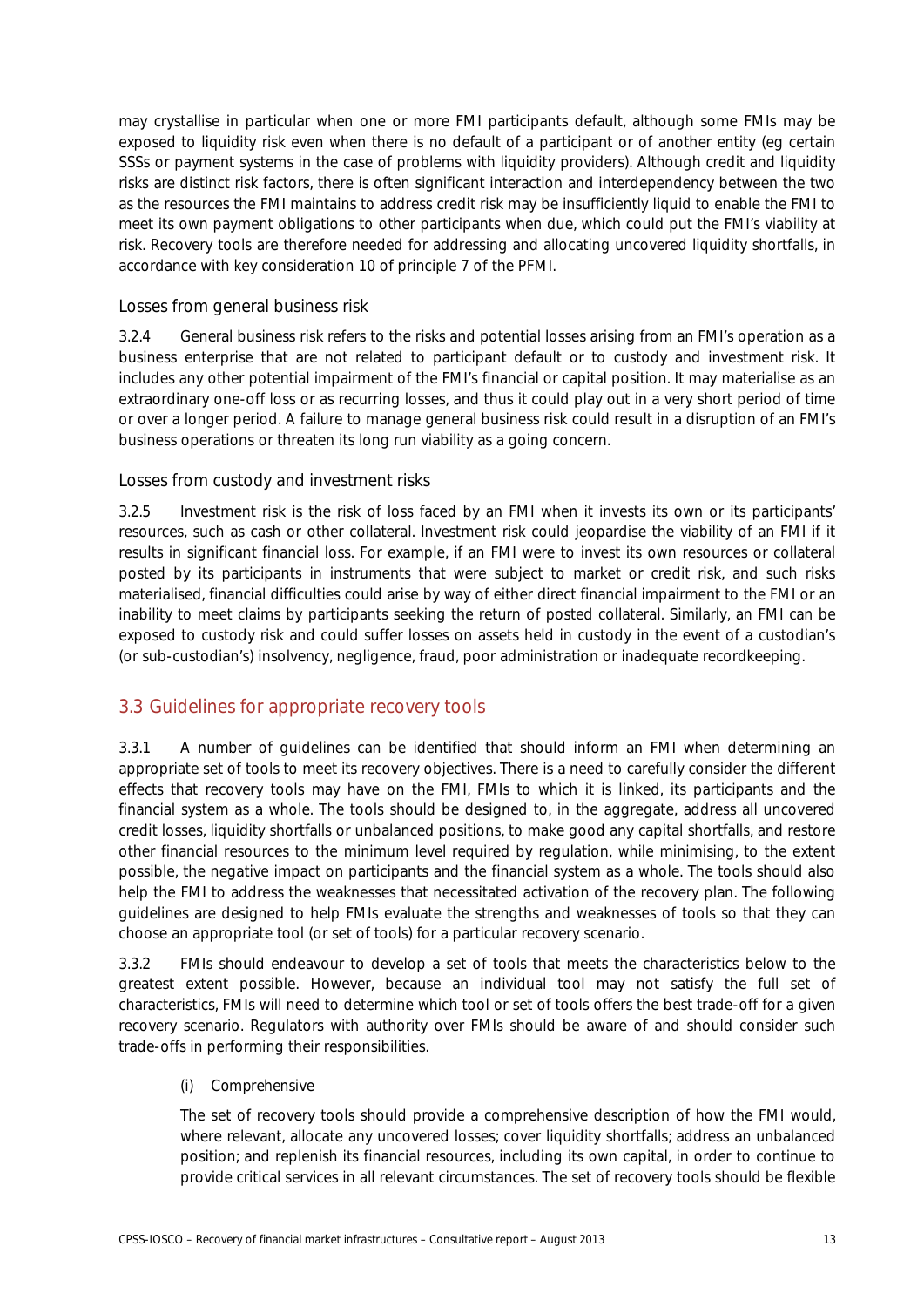enough to apply to a wide range of scenarios and should take account of the FMI's ongoing risk management as well as the event that has triggered the use of recovery tools.

#### *(ii) Effective*

There should be a high degree of confidence that the set of recovery tools will be effective. Therefore, the set of tools should be reliable, available in a timely manner and have a strong legal basis on which it can be enforced.

- *Reliability:* there should be a high degree of certainty that the FMI will be able to implement each tool in all relevant circumstances, including in times of stress. FMIs should take into account the extent to which participants, owners and third parties would have sufficient resources to fulfil their potential obligations when considering the reliability of a tool.
- *Timeliness:* the set of tools should provide the FMI with the required resources as soon as they are needed.
- Legal basis: each tool should be consistent with the FMI's rules, membership agreements, contracts, and the regulatory and legal frameworks in all relevant jurisdictions.

#### *(iii) Transparent*

The recovery tools should allow those who would bear the losses and liquidity shortfalls to understand clearly how the allocation of the losses and liquidity shortfalls would be determined given the use of such tools both individually and in the aggregate.<sup>[16](#page-19-0)</sup>

#### *(iv) Provide appropriate incentives*

The set of recovery tools should be designed to provide appropriate incentives for owners and participants. In particular, they should provide incentives for:

- participants to control the amount of risk that they bring to or incur in the system;<sup>[17](#page-19-1)</sup>
- participants and owners to monitor the FMI's risk-taking and management activities; and
- surviving participants to assist the FMI in its default management process.

FMIs should be mindful of the incentives that a tool, or set of tools, creates for both direct and indirect participants to clear and settle trades safely and efficiently and should avoid unnecessary disincentives to participation in well-designed FMIs.

#### *(v) Minimum negative impact*

Recovery tools that have a smaller negative impact on surviving participants, financial markets and the financial system more broadly are more desirable. It is especially important that any potential pro-cyclical effects are taken into account in making this determination.

<span id="page-19-0"></span><sup>&</sup>lt;sup>16</sup> The set of recovery tools should be evaluated against PFMI Principle 23, Key Consideration 2 which states that "An FMI should disclose clear descriptions of the system's design and operations, as well as the FMI's and participants' rights and obligations, so that participants can assess the risks they would incur by participating in the FMI."

<span id="page-19-1"></span><sup>&</sup>lt;sup>17</sup> That is, tools may be designed such that surviving participants who bring a greater amount of risk to the FMI face greater losses in the event of the FMI's recovery.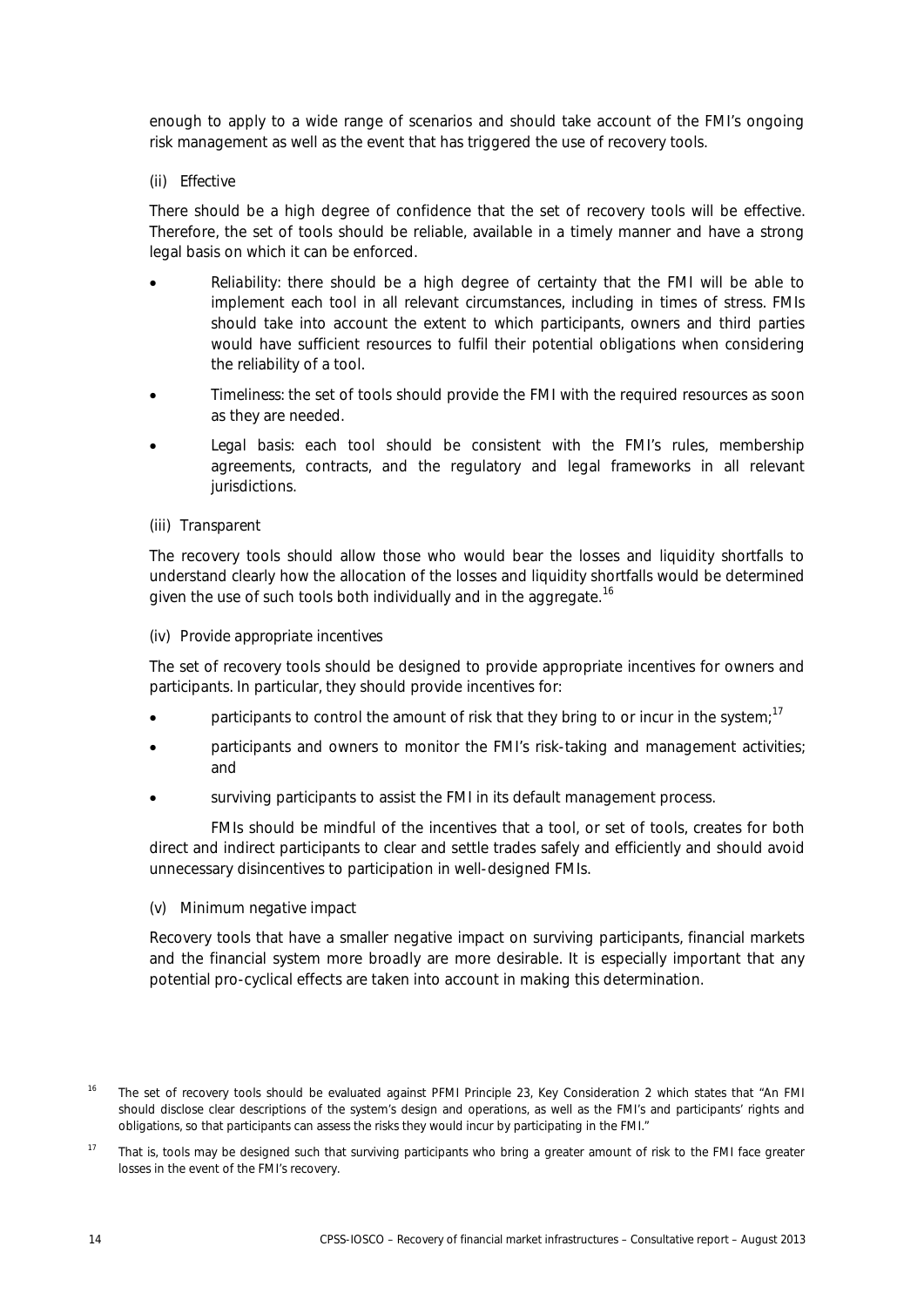The allocation of losses and liquidity shortfalls

3.3.3 Uncovered credit losses and, where relevant, liquidity shortfalls could be allocated to direct participants, indirect participants, third-party institutions and/or owners on the basis of and to the extent that they are permitted by ex-ante arrangements such as the FMI's rules or specific provisions in arrangements between direct participants and their clients. In addition, allocation of losses and liquidity shortfalls should, in accordance with Principle 23, be transparent to all participants to allow them to assess the risks they would incur by participating in the FMI. Thus, such ex-ante arrangements should be clearly disclosed.

3.3.4 The scheme for allocating losses and liquidity shortfalls does not affect the totality of the loss that must be absorbed by the financial system as a whole once the loss has occurred, but rather affects how the loss will be distributed throughout the financial system. Thus, given a loss event, losses that are directed away from one type of entity will necessarily be allocated to another type of entity, and losses that are not allocated by one method will necessarily be allocated by another method. The allocation scheme may affect the ability of the financial system as a whole to absorb financial losses and provides incentives, both positive and negative, that will influence the behaviour of owners and direct and indirect participants.

3.3.5 For example, there may be benefits to sharing overall losses from credit risks and liquidity shortfalls as widely as possible so as to minimise the loss that each entity would have to bear individually, which may increase the ability of the financial system as a whole to bear the overall loss. For some types of FMIs the concept of mutual exposure is a key risk control. Some loss-allocation schemes might even extend beyond owners and direct participants to indirect participants and third parties (eg other creditors or insurers) provided there is ex-ante binding agreement on that extension. However, such wide loss sharing may not necessarily reflect the ability or willingness of each entity to create, to control, and to absorb risks, respectively.

3.3.6 From another perspective, there may be benefits to allocating losses to those who have chosen roles that are consistent with absorbing such losses.

3.3.7 Owners of the FMI, who benefit from the profits of the FMI, may be exposed to a share of the losses in a manner consistent with the extent of their investments and the FMI's legal basis. Allocation of business losses will generally take this approach. In many FMIs, allocation of credit losses also takes this approach as an early part of the "default waterfall"; indeed, some jurisdictions require such so-called "skin in the game" allocations. Losses can be imposed on owners through assigning losses to the FMI itself or (in the case of recapitalisation) by diluting, subordinating or eliminating the interests of shareholders in the FMI. There are some practical difficulties with the use of this tool. In FMIs organised as limited liability entities, shareholders cannot lose more than the totality of their investments and hence the amount of resources which can be obtained from them may be less than the loss faced by the FMI (especially when this loss is caused by credit risk). In this respect, it may be more effective to allocate losses to participants of the FMI. However, it is also necessary to maintain appropriate incentives for owners to ensure that the FMI is properly managed. Thus, even when recovery tools rely primarily on participants, they should not protect the owners against the default risk of the FMI.

3.3.8 For FMIs with mutualised loss allocation schemes, direct participants are exposed to losses to the extent specified in ex-ante rules and agreements, and indirect participants may be exposed to losses to the extent specified in ex-ante contracts with the relevant participant (for example, a participant that clears contracts on behalf of the indirect participant). Liquidity shortfalls can also be mutualised.

3.3.9 In many cases, direct participants will contribute significant portions of the FMIs pre-funded default resources. Direct participants may also be committed to contribute additional resources in the event of a default. Credit losses may be allocated to all direct participants, or may be limited based on product classes, with participants only being exposed to defaults in product classes in which they participate (or based on the extent of that participation). Allocations may also be limited based on the fact, or extent, of participation in links with another FMI.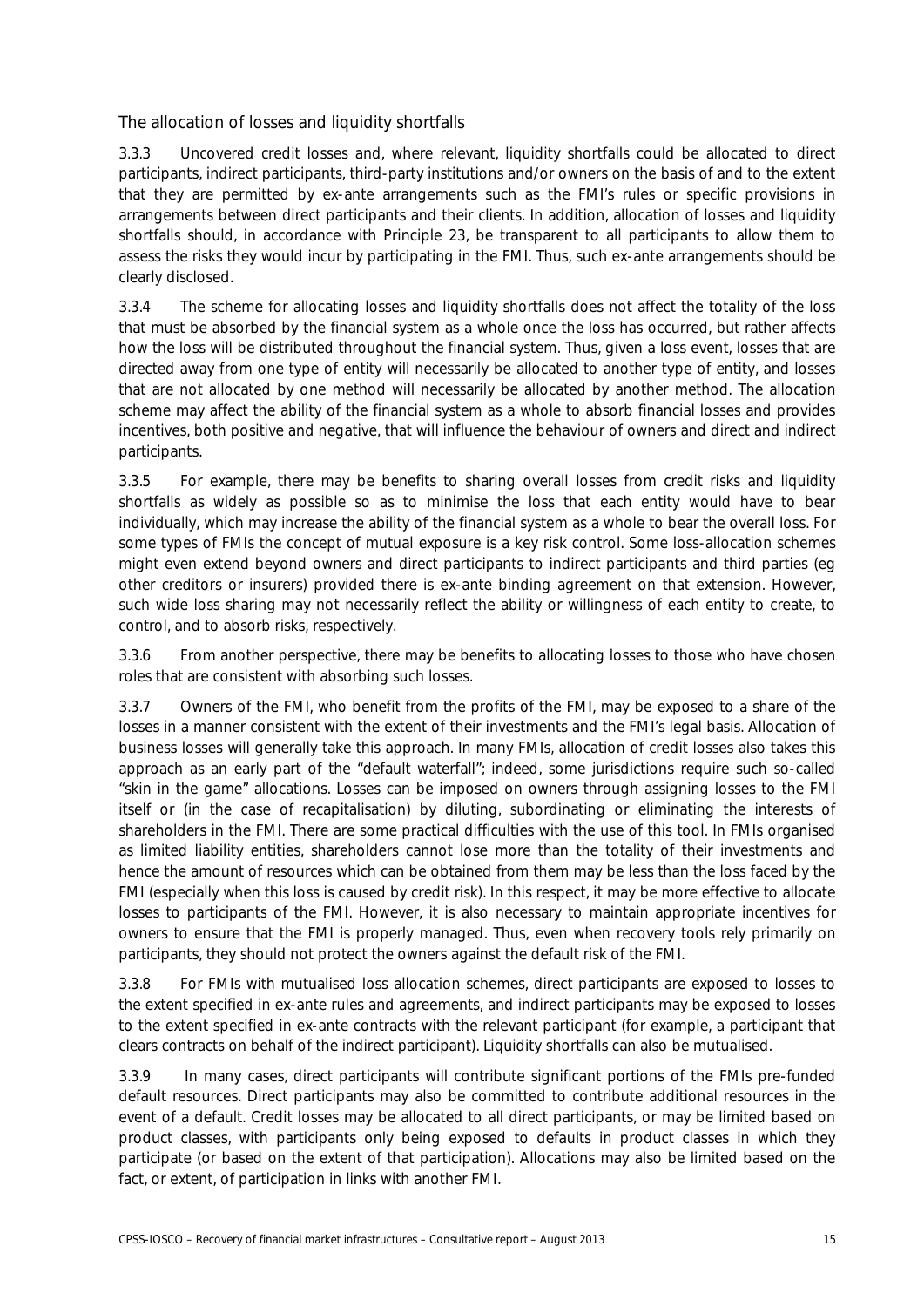#### The role of incentives

3.3.10 Loss allocation tools may create incentives, both positive and negative. In particular, the tools may create ex-ante incentives that affect risk-taking behaviour, the likelihood of losses or liquidity shortfalls occurring, and, thus, the aggregate amount of loss or liquidity shortfall if stress events do occur. For example, stakeholders exposed to losses have incentives to monitor the FMI's risk-taking activities and risk management and to require the FMI to prudently manage the risks. They may also have increased incentives to reduce the risks created by their own positions and activity.<sup>[18](#page-21-0)</sup>

3.3.11 Incentives may be affected when a tool creates present day costs, including capital charges imposed on participants by their regulators to reflect the participants' exposure to risk of loss.

3.3.12 To the extent losses are allocated to direct participants rather than indirect participants, then users of the FMI who have a choice about whether or not to participate directly could face increased incentives to become (or remain) indirect participants, which in itself may carry potential risks. Consistent with Principle 19, an FMI should identify and manage any risks it may face from the balance between direct and indirect participation.

3.3.13 Certain loss allocation tools may incentivise participants - direct and/or indirect - to reduce their use of a particular FMI in favour of clearing or settling bilaterally.<sup>[19](#page-21-1)</sup> Indeed, certain tools may incentivise a participant's complete exit from use of the FMI if usage exposes it to risks that are considered unacceptable, either from the participant's risk management point of view (if it has a choice about participation) or in the view of the participant's regulator.

3.3.14 Where participants reduce their use of an FMI, this may result in risks remaining in bilateral transactions. In the case of CCPs, this would contradict the regulatory agenda of the G20 calling for expanded use of central clearing.

#### Reliability and timeliness of resources

3.3.15 Some recovery tools are based on the FMI using prefunded resources or on the FMI borrowing funds it owes or reducing its liabilities; such tools are within the direct control of the FMI because they can be implemented without requiring new funds to be paid in by, for example, participants or owners. However, other tools are based on non-prefunded resources such as assessments or capital calls on participants and owners; because these require pay-ins to the FMI, they may raise issues of reliability and timeliness. Accordingly, the use of the two types of tools needs to be appropriately balanced.

#### Comprehensiveness of the recovery plan

3.3.16 As noted earlier, once a loss materialises, if it is not allocated to one entity it will necessarily be allocated to another entity, and if it is not allocated by one method it will necessarily be allocated by another method. If an FMI's rules do not provide a comprehensive description of how all uncovered losses are allocated, the FMI may be forced to struggle through the crisis in a disorderly manner when all pre-arranged tools are exhausted, which may destabilise the financial markets as a whole and put public funds at risk.

<span id="page-21-0"></span><sup>&</sup>lt;sup>18</sup> Participants, whether direct or indirect, who bring risk to an FMI may already have significant incentives to mitigate those risks. For example, the risk a participant brings to the FMI might attract larger initial margin requirements.

<span id="page-21-1"></span><sup>&</sup>lt;sup>19</sup> A direct participant might limit the amount of proprietary transactions it will engage in, or the amount of customer risk it will take on. It may also influence the pricing of its services to indirect participants.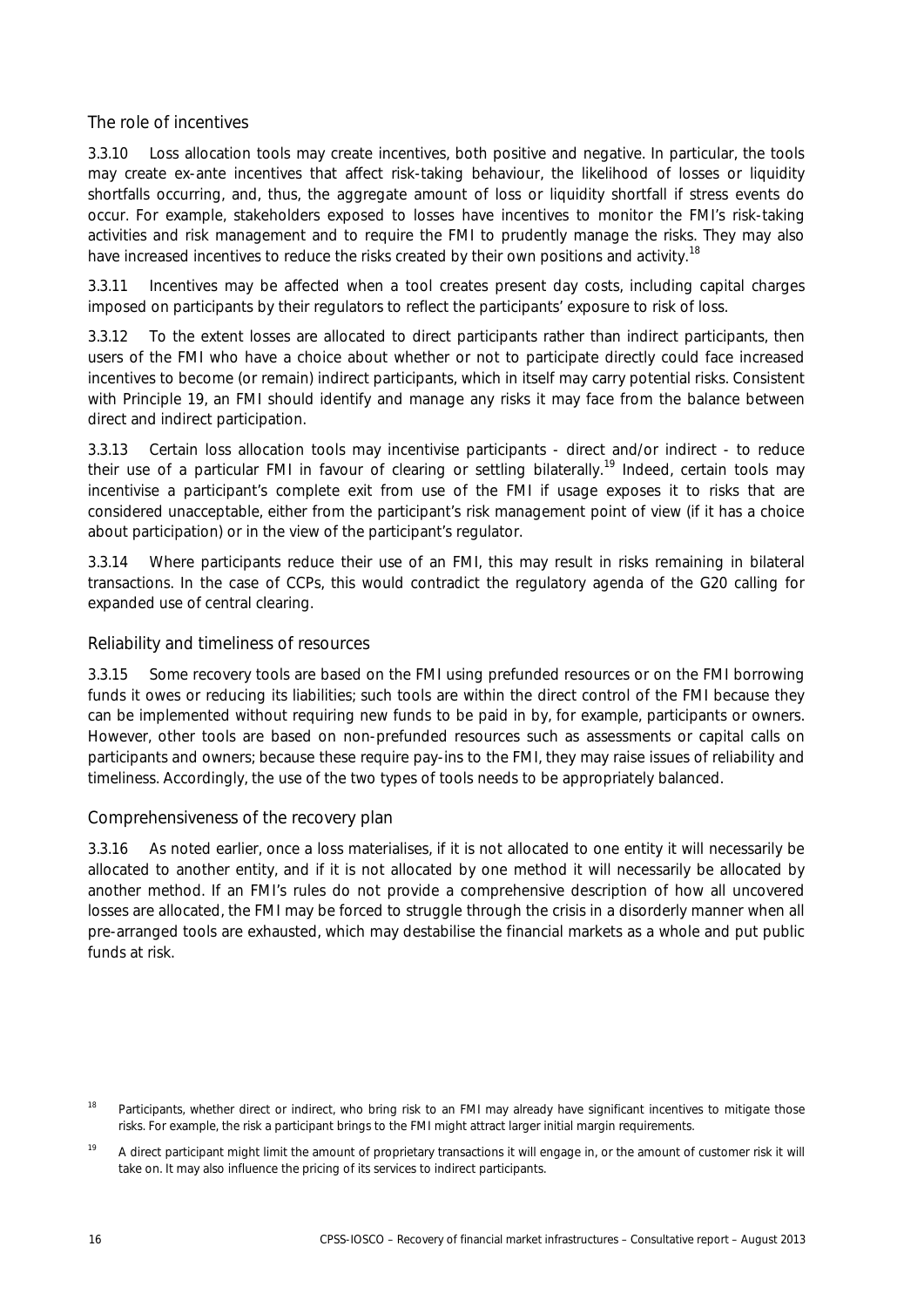# <span id="page-22-0"></span>3.4 Summary of recovery tools for FMIs

3.4.1 There are different types of recovery tools with different purposes that might be applied in combination or in sequence.

3.4.2 An FMI is required under the PFMI to have recovery tools that allow it to allocate fully any uncovered losses and liquidity shortfalls caused by participant default. The FMI also needs to be able replenish its financial resources. Moreover, the FMI needs to be in the position to allocate losses or to effect an orderly wind down following losses that are not related to participant default, such as losses resulting from general business risk. Finally, an FMI needs to address the underlying structural weaknesses that have led to the manifestation of risks and losses.

- 3.4.3 Against this background, the following recovery tools can be distinguished:
- (i) tools to allocate uncovered losses caused by participant default;
- (ii) tools to address uncovered liquidity shortfalls;
- (iii) tools to replenish financial resources
- (iv) tools to allocate losses not related to participant default;
- (v) tools for CCPs to re-establish a matched book; and
- (vi) tools to address structural weaknesses.

Tools (i) through (v) are discussed in Sections 3.5 to 3.9. As mentioned in paragraph 2.4.13, tools to address structural weaknesses are not addressed further in this report. Of note, the combination and sequence of an FMI's recovery tools can be used to allocate uncovered liquidity shortfalls in a manner that can be either directly related to or independent of the combination and sequence of the tools used to allocate any associated credit losses. Likewise, the steps that a CCP can take to re-establish a matched book following a participant default can be either directly related to or independent of the combination and sequence of the tools used to allocate any associated credit losses.

# <span id="page-22-1"></span>3.5 Tools to allocate uncovered losses caused by participant default

#### Cash calls on participants ("assessment power")

3.5.1 There may be circumstances in a default or recovery scenario where an FMI's prefunded financial resources will not be sufficient to address all losses. One means to address such remaining losses could be through rules requiring direct participants to commit to provide additional resources, typically in the form of cash, in order to meet a shortfall. This process is often referred to as an "assessment power," and typically applies to cases of participant default.

3.5.2 The amount of the commitment for each direct participant could be calibrated in a number of ways, such as (a) proportional to prefunded default fund contributions, (b) proportional to activity at the FMI (eg based on relative volumes or values processed over a period of time, or outstanding net or gross positions at a point in time), or (c) a fixed amount irrespective of each participant's assets or activity at the FMI (eg an assessment of up to EUR 50 million each). $20$ 

3.5.3 From the perspective of a participant, a potential cash call would represent a controllable exposure if the maximum size of the cash call is either (a) capped by a fixed amount or (b) tied to and limited by the absolute value of the participant's directly controllable activity or position in the FMI. In contrast, a potential cash call could represent an uncontrollable exposure if the maximum size of the

<span id="page-22-2"></span><sup>&</sup>lt;sup>20</sup> The extent to which direct clearing members would pass on these losses to their clients (indirect participants), whether through ex ante or ex post increases in fees, or otherwise, is outside the scope of this report.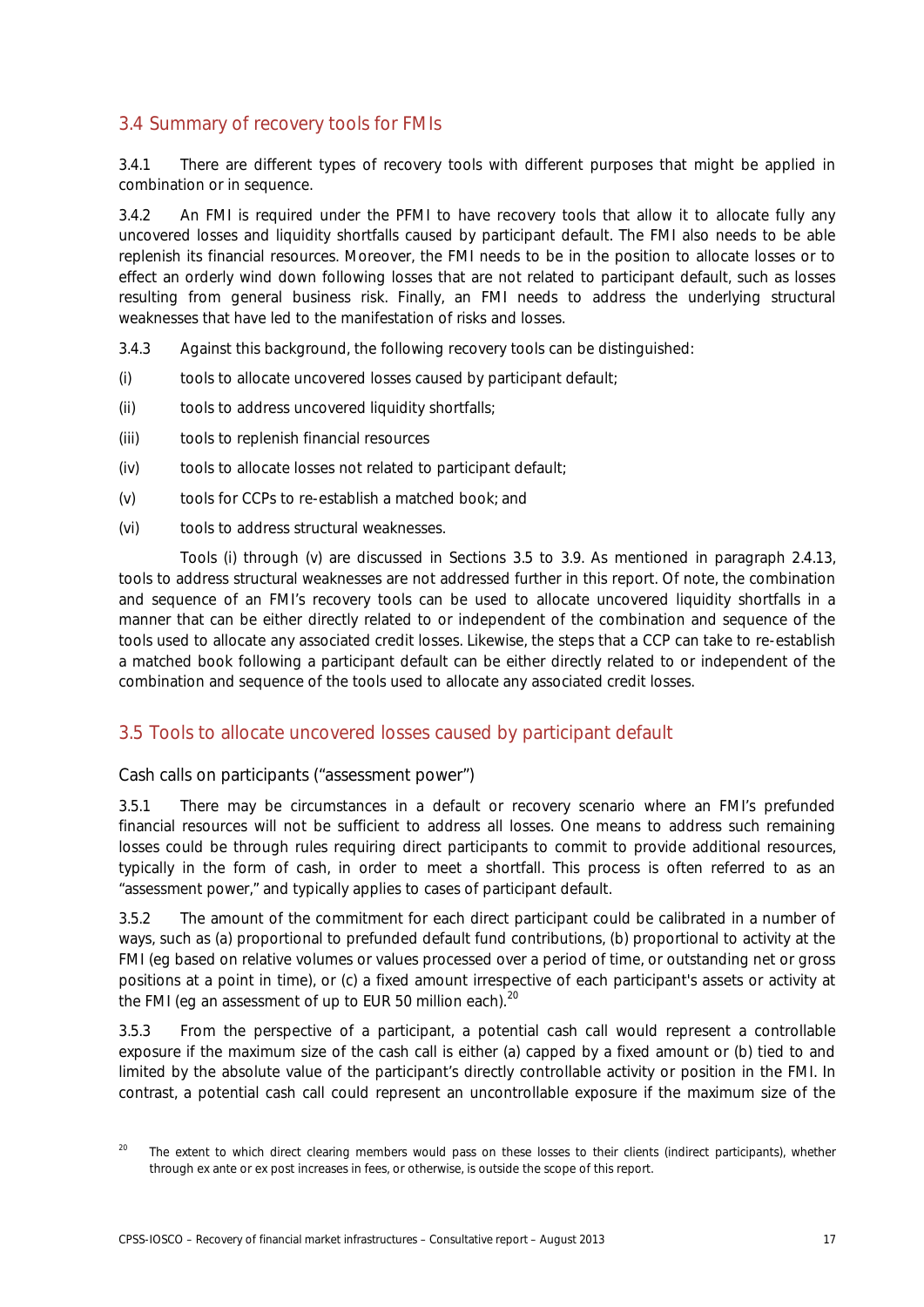cash call is neither capped nor limited by the participant's directly controllable activity or position in the FMI.

3.5.4 Irrespective of what they have agreed to ex-ante, the capacity and willingness of participants to meet such cash calls promptly if the need actually arises may vary. Since assessments could require participants to provide significant assets and liquidity to the FMI in what are likely to be times of stress, they could cause pro-cyclical solvency and liquidity strains for those participants, especially if they are not able to evaluate and control ex-ante the potential amount of these calls.

3.5.5 The ability of assessments to fully meet a financial resources shortfall depends on whether, in the aggregate, the maximum size of the assessments is capped at a level below that of the shortfall. If the aggregate cash call is capped below that level then use of this tool alone would not be comprehensive. If an FMI's rules do not provide a comprehensive description of how all uncovered losses are allocated, it will exacerbate the uncertainty caused by the losses.

3.5.6 The use of assessments may also affect incentives for risk taking and risk management. The effect may depend on how the assessments are allocated between participants. If, for example, the assessment is in proportion to default fund contributions, then to the extent that default contributions proxy the risk brought by participants to the FMI, the assessment power would provide ex ante incentives for participants to limit the risks that they bring to the FMI.

3.5.7 Uncontrollable cash calls present important problems with respect to incentives. For instance, some participants might find such an uncontrollable liability unacceptable for risk or commercial reasons and so would have an incentive to exit the FMI ex-ante. Other participants might be prohibited by their regulators from participating in arrangements where liability is uncontrollable and thus they would be required to exit the FMI ex-ante.

3.5.8 In contrast, controllable activity-based or position-based cash calls, which are one form of position-based loss allocation tools, could increase incentives to use the FMI to the extent their comprehensiveness in meeting financial resources shortfalls reduces the likelihood of an FMI's default. Moreover, given that all terms and conditions are clearly established under the FMI's rules, the size of the potential loss is measurable and controllable if it is position-based, however large each participant's potential net "gain" or "amount due" may turn out to be.

## Position-based loss allocation tools

3.5.9 In general, position-based recovery tools can take various forms, including steps that involve borrowing funds owed to participants (eg rules-based loans, swaps, or repos to address liquidity shortfalls); steps that decrease the amounts of payments owed on outstanding contracts (eg variation margin haircuts or reduced pay-outs to address credit losses and liquidity shortfalls); and steps that decrease outstanding gross or net positions (eg tear-up or forced allocations of contracts to address credit losses and liquidity shortfalls).

3.5.10 Position-based loss allocations are powerful tools. They are potentially comprehensive, in that any shortfall or loss resulting from a participant default cannot exceed the associated amount owed to non-defaulting participants. They are reliable, in that, insofar as an FMI's pay-outs are only made after all pay-ins are received, there is no performance risk, because they do not require new pay-ins from participants. For the same reason they are timely, in that they can be executed immediately because they do not depend on, or require time for, additional pay-ins from participants.

3.5.11 Given that all terms and conditions are clearly established under the FMI's rules, the size of potential loss is measurable and controllable within statistical confidence levels since, however large each participant's potential net "gain" or "amount due" may be turn out to be, it is based on that participant's controllable and statistically predictable position. Position-based allocations incorporated in an FMI's ex-ante rules are also transparent.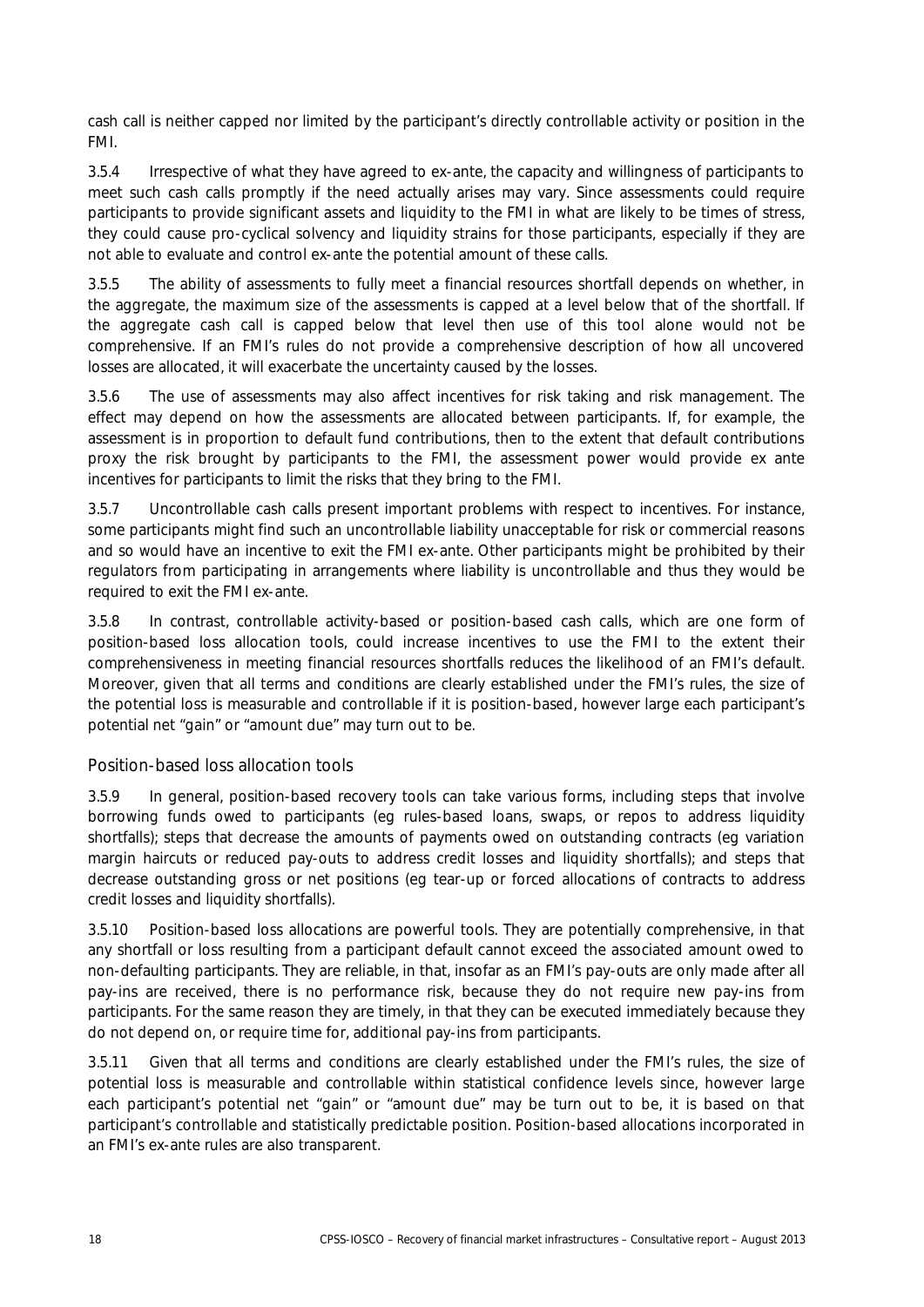3.5.12 In principle, position-based loss allocation could be used in advance of, in conjunction with, or following any other recovery tool for loss allocation. However, by effecting an extraordinary reduction in the FMI's obligations to participants, their use may have negative effects on participants' confidence in the FMI. Thus, FMIs should use such tools only when the financial resources of the default waterfall of the FMI are exhausted.<sup>[21](#page-24-0)</sup>

3.5.13 One means of enforcing prompt collection of pre-existing assessment obligations (ie making this tool more reliable and timely) could be the use of a participant's proprietary assets held at the FMI (eg margin, securities holdings or cash deposits) as collateral for such obligations. This type of arrangement should only be used (a) where the use of such proprietary assets as collateral for this obligation is provided for in the rules ex ante, (b) to the extent of any such committed obligation pursuant to the rules and (c) to the extent that paid-for participant's client assets are fully protected and not affected.

#### Variation margin haircutting by CCPs

3.5.14 An important example of a position-based loss allocation recovery tool is variation margin haircutting by CCPs. When haircutting variation margin, the CCP reduces pro rata the amount it is due to pay participants with in-the-money (net) positions, while continuing to collect in full from those participants with out-of-the-money (net) positions.<sup>[22](#page-24-1)</sup> Such a power may be capped at or below an amount equal to 100 per cent of the total amount owed to each participant with an in-the-money (net) position. Where a CCP does not have a direct contractual relationship with indirect participants (ie clients of direct participants), the impact on such indirect participants will depend upon their contractual arrangements with their respective direct participants.

3.5.15 Unless capped at less than 100 per cent of the amount owed, variation margin haircutting could be expected to cover comprehensively, reliably and promptly a loss caused by participant default. Theoretically, variation haircutting can be done for a fixed period or on an ongoing basis pending participant votes or other decision point. However, over time, participants may become unwilling to honour required variation margin payments on out–of-the-money positions absent assurance of full collection of prospective gains on in-the-money positions from the CCP pending legal proceedings. Moreover, regulators may be forced to conclude that a CCP that is not able to promptly re-establish its ability to make payments may lack sufficient financial resources to continue operation, such that resolution or insolvency procedures may need to be initiated.

3.5.16 A participant's loss would be limited by the size of the increase in the value of their positions. Thus, variation margin haircutting represents a measurable and controllable exposure within statistical confidence levels.

3.5.17 Since the size of the loss that a participant can face is related to the riskiness of its positions, this tool should provide incentives for participants to monitor the risk that they bring to the CCP ex ante. Losses are allocated only to participants who have experienced a gain. While this may concentrate the loss on a subset of participants, these participants may be in a better position to absorb the losses.

3.5.18 While variation margin haircutting thus appears to be a suitable and effective tool for allocating uncovered losses caused by participant default, there are some limitations that need to be observed. For example, in the most extreme cases, variation margin haircutting alone might not be comprehensive, in that it may not be sufficient to both allocate the loss and meet the cost of re-establishing a matched book (eg if the price established in an auction for the defaulter's positions is extremely negative, perhaps

<span id="page-24-0"></span><sup>&</sup>lt;sup>21</sup> This is without prejudice to the reservation of some portion of assessment powers for replenishment purposes (see paragraph 3.7.2).

<span id="page-24-1"></span><sup>&</sup>lt;sup>22</sup> Where amounts in default are ultimately recovered in the insolvency proceeding of the defaulting participant, such amounts could be distributed to participants who bore those losses.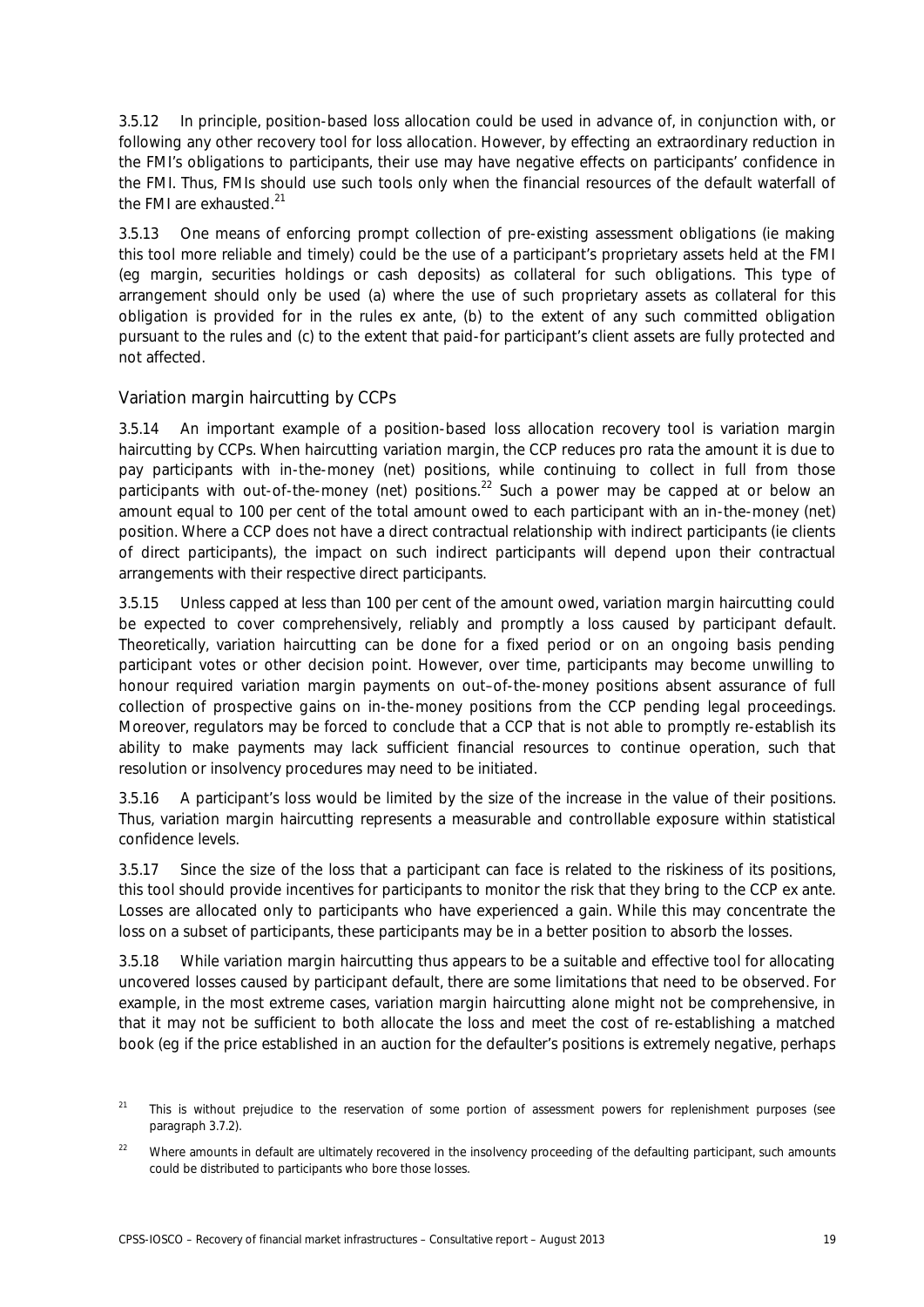due to illiquidity in the contracts). If the haircutting power is limited below the amount of VM owed it might also be insufficient to cover large losses and would need to be supplemented by other loss allocation tools. Moreover, a participant's positive position within a particular CCP may not be a perfect indicator of its relative ability to absorb a credit loss or liquidity shortfall. For example, the participant might have an equal (or larger) opposite position outside the CCP that it is hedging. As such, variation margin haircutting does not necessarily allocate losses to those who are best able to cope with them.

#### Initial margin haircutting by CCPs

3.5.19 In general, initial margin is provided to cover the obligations of the participant who posted it. In many jurisdictions, the legal or regulatory frameworks protect initial margin from being used to cover obligations other than those of that participant. Restrictions on or prohibition of the haircutting or mutualisation of initial margin as a recovery tool would not preclude, where legally permitted, either rules-based use of initial margin for liquidity purposes or the use of initial margin as collateral to secure a participant's obligation to the FMI to meet a cash call or other loss allocation, even if the liquidity need or loss allocation is triggered by the failure of another participant (see paragraph 3.5.13).

3.5.20 In other jurisdictions, some or all initial margin may, in the event of the CCP's insolvency, be exposed to the claims of creditors other than the participant who posted such initial margin. In such jurisdictions, initial margin haircutting may be used as a tool in recovery. Haircutting initial margin involves the CCP writing down initial margin provided by non-defaulting participants, who are then required to replenish the initial margin. The rules would need to specify that initial margin haircutting is permitted and how the size of the initial margin haircut on each participant would be determined. A simple option would be a pro rata haircut across participants, but it could also be position-based or activity-based. Where permitted in a legal jurisdiction, the effectiveness of haircutting in recovery may also depend upon the method by which the initial margin is posted (for example, whether the CCP has legal ownership or possession of the collateral as opposed to a security interest over the collateral held by the collateral giver or some third party).

3.5.21 Initial margin haircutting could be limited to the initial margin of direct participants. On the other hand, the tool could be applied to the margin of all participants (direct and indirect) providing this is consistent with the laws and regulations to which the CCP is subject and the rest of the CCP's rules. Like variation margin haircutting, even where the CCP applies margin haircuts only to direct participants, the contractual arrangements between direct participants and indirect participants may cause the haircutting to have an impact on indirect participants.

3.5.22 Initial margin is likely to constitute a very large pool of assets which would, if it can be used, provide a high degree of loss-absorbency. This loss-absorbency might be considered by market participants as contributing to a robust clearing system. The tool might be considered as effective, since it uses resources in the control of the CCP rather than relying on participants to meet a cash call by the CCP. Since the size of the loss faced by a participant would be capped at the size of their initial margin, this would not be an uncapped or uncontrollable exposure and participants would be able to determine their maximum loss from the use of this tool. This combination of effectiveness and high degree of loss absorbency could provide important incentives for participation in CCPs that include this tool in their recovery plans, helping the realisation of the G20 goal of expanding clearing of standardised swaps.

3.5.23 Any use of initial margin carries with it certain potential costs. Participants whose initial margin is consumed will be required to replenish it. The timeframe within which the consumed initial margin must be replaced raises important issues. Until it is replaced, the CCP is under-protected against future defaults. But if initial margin is required to be replaced immediately, this could cause a large liquidity strain during stressed conditions, which may have pro-cyclical effects, potentially leading to cascading defaults. Additionally, if the CCP arranges for initial margin not to be bankruptcy remote so that initial margin haircutting can be used during recovery, this would create capital charges for participants.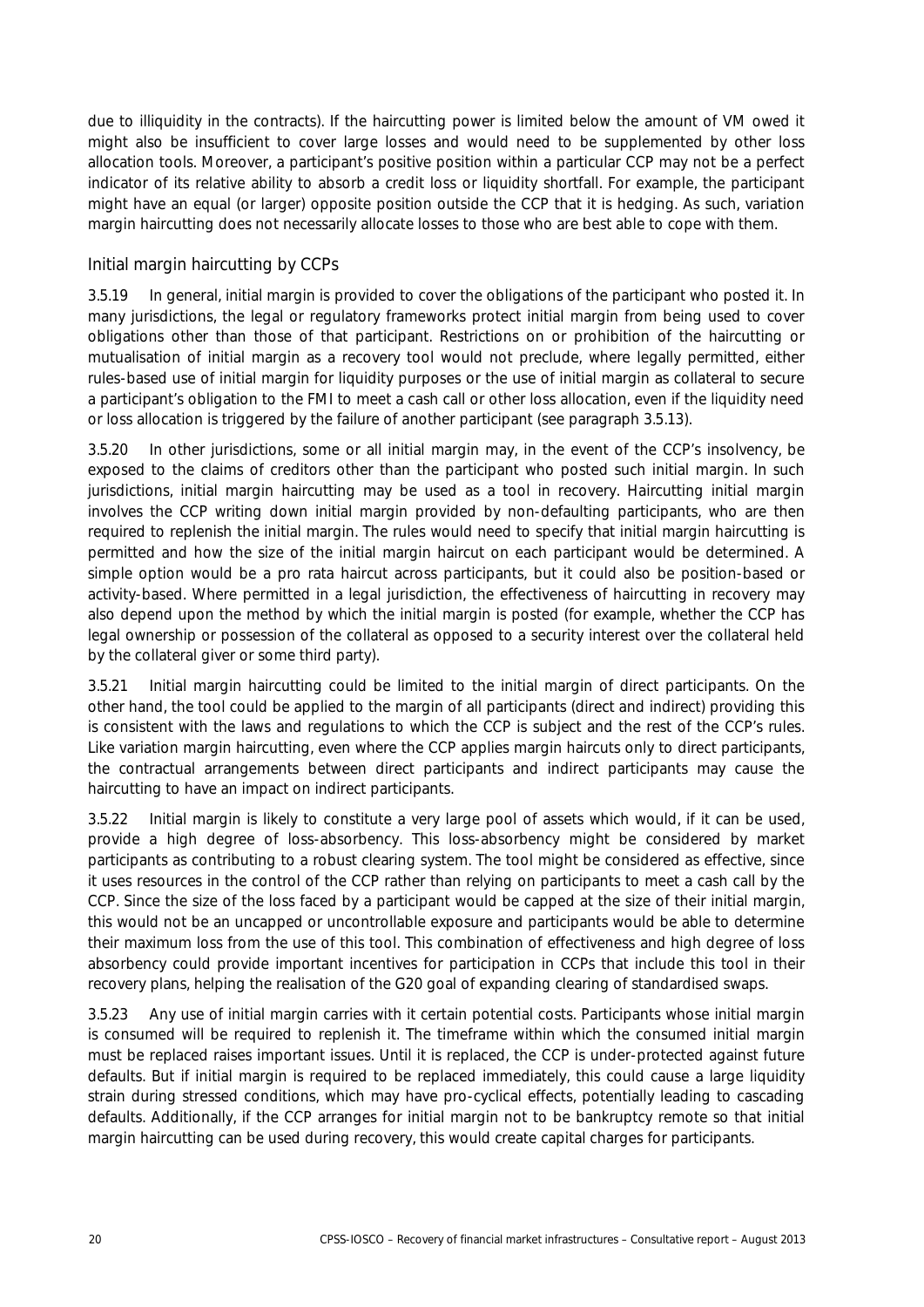3.5.24 Moreover, and importantly, participants, in particular indirect participants, may be unable or unwilling to participate in a CCP if their initial margin is subject to loss for reasons other than their own default. By creating disincentives to participate in clearing, this approach could prevent the realisation of the G20 goal of expanding clearing of standardised swaps.

3.5.25 On the other hand, where the option of initial margin haircutting is either not legally permissible, or is permissible but not included in the CCP's rules, it will be important for the CCP to identify alternative ways of achieving an equivalent degree of loss absorbency – for example, through assessment rights.

# <span id="page-26-0"></span>3.6 Tools to address uncovered liquidity shortfalls

3.6.1 FMIs must meet the minimum liquidity requirements set out in Principle 7 of the PFMI using qualifying liquidity resources. FMIs may also have supplementary liquidity to help bolster their liquidity resources in certain scenarios. Nonetheless, uncovered liquidity shortfalls may crystalise in extreme circumstances and liquidity tools are needed to address this risk. The most reliable forms of liquidity are likely to be assets and arrangements that qualify as liquidity for meeting minimum requirements under Principle 7. In designing recovery plans for extreme scenarios, however, FMIs may need additional tools.

## Obtain liquidity from third-party institutions

3.6.2 FMIs may have arrangements in place with third-party institutions to address uncovered liquidity shortfalls. Such tools may vary in their degree of reliability and pre-arrangement, and be similar to forms of liquidity discussed in Principle 7. Forms of liquidity that qualify to meet minimum requirements are likely to provide the strongest tools. Forms of liquidity that would qualify as supplementary liquidity may be useful in some scenarios, such as those where an FMI or market conditions are not highly stressed. However, these less reliable forms of liquidity will not represent sufficient tools to address uncovered shortfalls in highly stressed environments. Hence, recovery plans that contain such tools should also contain tools that will be effective in highly stressed environments.

## Obtain liquidity from non-defaulting participants

3.6.3 Tools to obtain liquidity from non-defaulting participants form an important category of recovery tools for FMIs. Such tools can take different forms. One option could be to obtain liquidity only from those participants who are owed funds by the FMI, to the extent of those obligations. This could take the form of rules requiring such participants to provide a collateralised loan, a repo or a swap transaction. This tool has several advantages. As it would not require pay-ins from participants, it could be executed immediately and does not entail performance risk, and thus is reliable and timely. The tool is easiest to execute before outgoing payments have begun and is transparent as all terms and conditions should be clearly established under the FMI's rules. The size of potential obligations is measurable and controllable since it is based on the participant's position, which is directly controllable by the participant. Finally, participants are incentivised to monitor the FMI's liquidity risk-taking and management activities as well as their own individual liquidity risks in the system and to plan for their obligations should they materialise.

3.6.4 An alternative option would be ex-ante rules that permit the FMI to obtain liquidity more broadly from all participants rather than just those who are owed funds. This option, however, has some drawbacks because it would require pay-ins from some or all participants and thus entails an associated performance risk, raising questions of timeliness and reliability. Moreover, although measurable, the degree of control over the size of the potential obligation will depend on FMI rules (eg role of limits, degree of mutualisation, etc). Participants could thus be exposed to payment obligations that they might not be sufficiently able to control.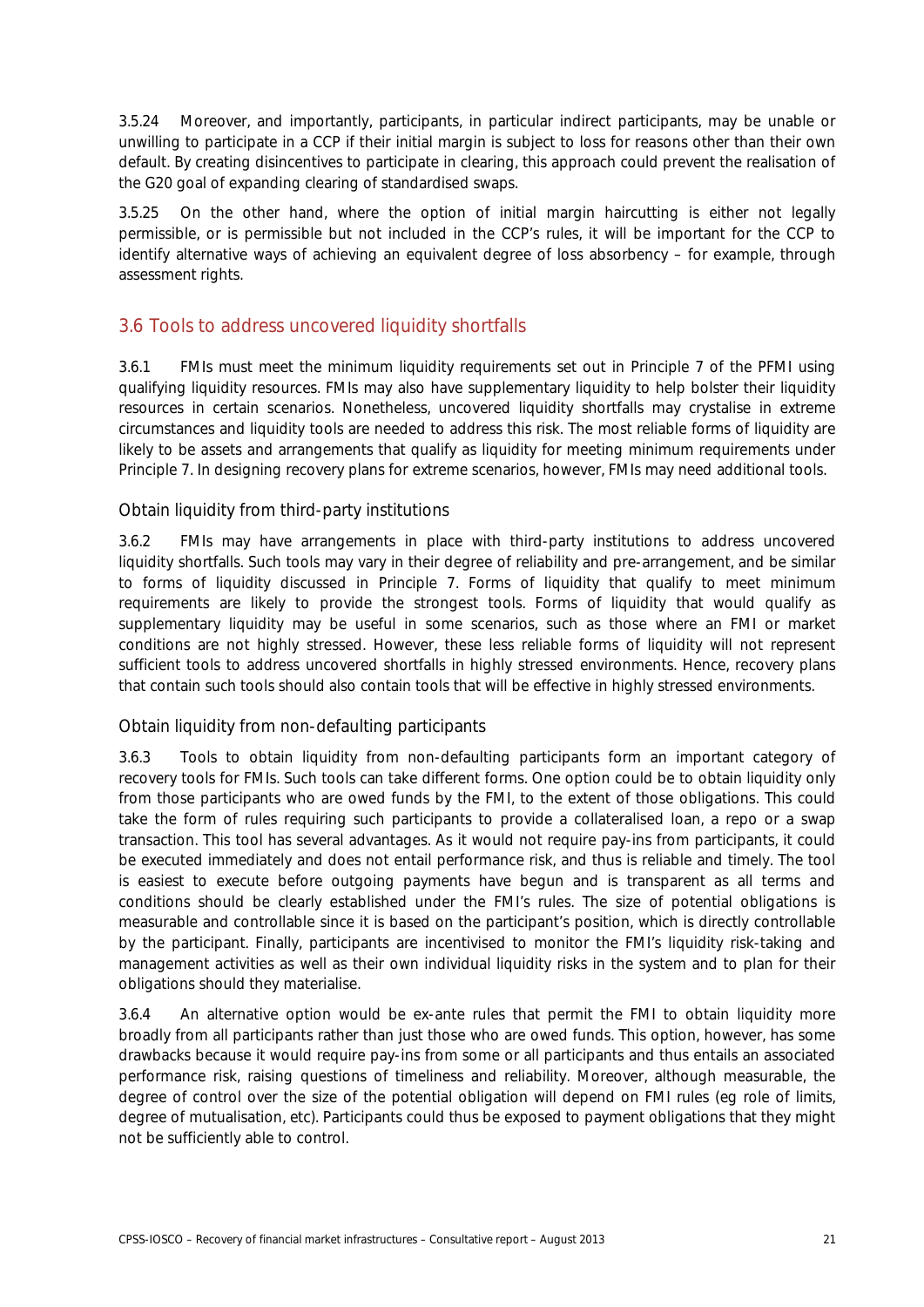3.6.5 Both options could also take the form of uncollateralised lending from participants. However, collateralised lending may make disruptions easier to manage by liquidity providers since they could use collateral as part of their funding plans. In both cases, the FMI would need to perform an analysis of each participant's ability to absorb liquidity allocations of the magnitudes contemplated in order to be satisfied that use of the tool would not generate undue risk directly to participants or indirectly back to the FMI. These loans could be collateralised by assets that the FMI holds and is entitled to use.

# <span id="page-27-0"></span>3.7 Tools to replenish financial resources

3.7.1 An FMI will need to replenish its financial resources once uncovered losses caused by participant default have been allocated in order to be able to continue providing critical services. To that end, the FMI may either collect resources from its participants by means of cash calls and/or it may need to raise additional equity capital.

Cash calls on participants ("assessment power"):

3.7.2 Ex-ante assessment powers are one way to replenish resources. Depending on the rules of the FMI, where assessment powers are capped, it may be the case that use of such assessment powers to obtain resources to meet existing defaults would reduce the amount of contributions that can be assessed to replenish mutualised default resources that would be required for ongoing operations. In determining how to deploy a limited assessment power to meet a default, the FMI could consider whether a portion of the assessment power should be reserved. The FMI may choose to use positionbased tools at its disposal (eg variation margin hair-cutting, contract tear-ups and forced allocations, or reductions in other credits owed) and to reserve a portion of mutualised funds that could be called through an assessment power for replenishment and restoration of mutualised default resources to the level and composition that applied prior to the default, or for the purpose of promoting continued operation.

# <span id="page-27-1"></span>3.8 Tools to allocate losses not related to participant default

3.8.1 An FMI will need to cover losses relating to general business, custody and investment, or operational risks which may cause an FMI to experience an extraordinary one-off loss or recurring losses. To that end, an FMI may need to recapitalise or have put in place explicit insurance or indemnity agreements.

## Investment risk

3.8.2 An FMI should have comprehensive arrangements in place to allocate losses from the investment risk it incurs as a result of its clearing and settlement activity, for example risks arising from investment of participants' cash margins or loss of participant funds while held by the FMI at payment or settlement banks.

## Recapitalisation

3.8.3 There may be circumstances in an FMI recovery where the FMI needs to obtain resources that exceed those available in the existing capital structure, including cases where the FMI requires such resources to replenish its resources to continue systemically important operations. In considering how, and from whom, such resources can be acquired, the tools available to the FMI may be affected by limits to the liability of both shareholders and participants in an FMI.

3.8.4 The appropriate means for capital raising will necessarily be affected by the existing ownership structure of the FMI. Some FMIs may be user-owned, others may be owned by private investors, and others may be owned by public shareholders. Where the ownership structure supports it, one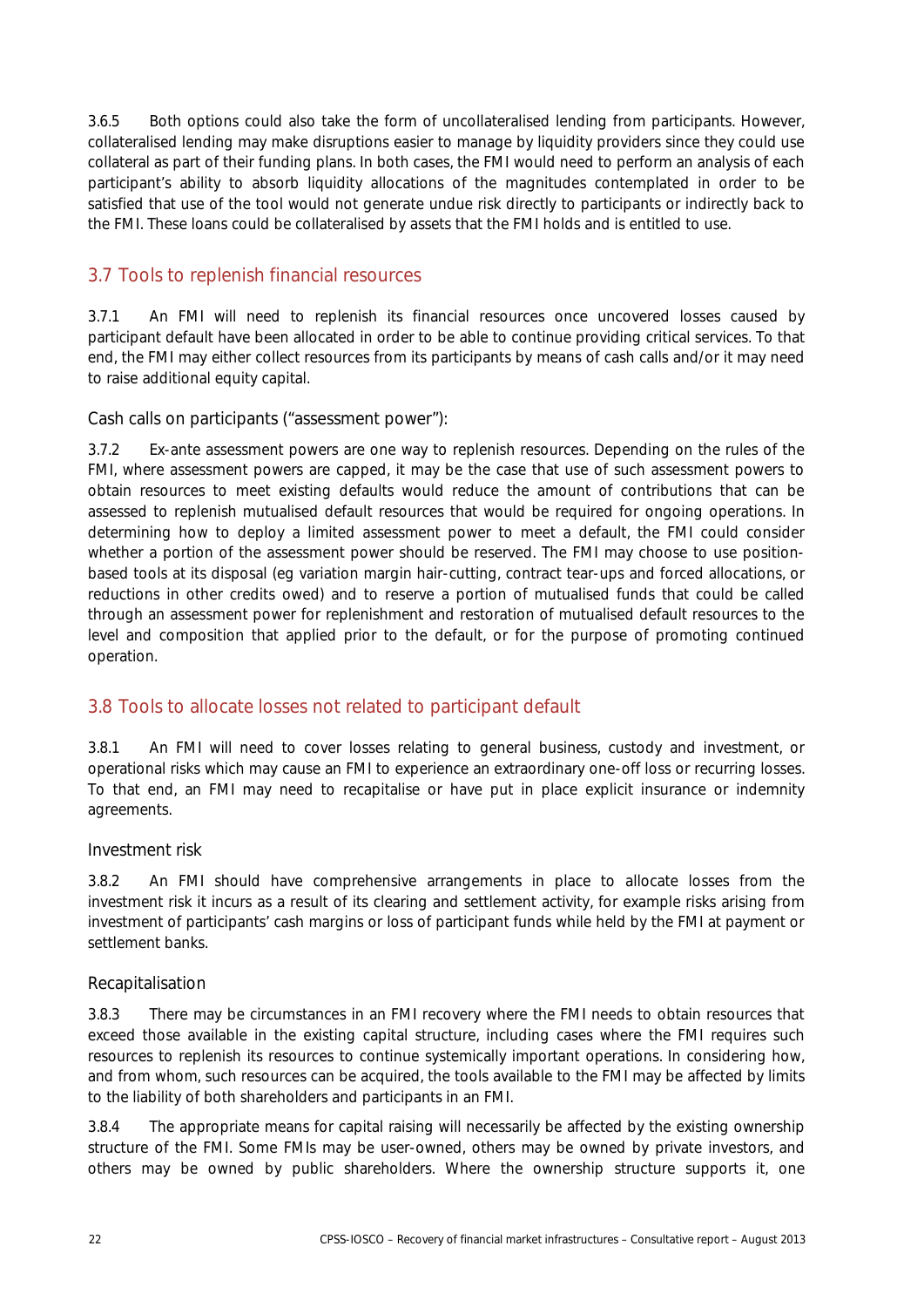appropriate means for raising capital could be for an FMI to develop, ex ante, arrangements with existing owners regarding the recapitalisation of the FMI so it can continue providing critical services. The arrangements could specify how any recapitalisation would proceed, including commitments to contribute (if any), and terms associated with any new capital issued.

3.8.5 Another appropriate means for capital raising could be for an FMI to develop, ex ante, contingency plans to structure optional contributions for such recapitalisation. In such circumstances, it may be appropriate to consider whether such optional contributors should be compensated with an ownership interest in the FMI commensurate with the level of "new value" contributed. Depending on how it is implemented, this would imply the dilution or subordination of the interests of existing owners who do not contribute. This could incentivise participation in a capital raising exercise by permitting contributing institutions to benefit from any upside potential from the revitalised FMI. Contributors of new value may also obtain voting power.

3.8.6 While it may not be appropriate for an FMI to rely fully on any one means of capital raising, having the mechanisms to facilitate a recapitalisation may expedite capital raising in a recovery scenario.

Explicit insurance (eg from a third party) or indemnity agreements (eg from a parent, owners or participants)

3.8.7 Insurance or indemnity agreements may be an effective way of addressing the impact of specific business and operational losses. However the timeliness and reliability of such arrangements would be subject to a number of factors including the lead-time required for having a claim processed and paid (in particular if there might be a challenge as to the validity of the claim or indemnification). Use of this tool would result in replenishment of the FMI's financial resources, although an FMI is very likely to need to take recovery measures to address the root cause of its financial distress in addition to replenishment of financial resources.

3.8.8 Providers of insurance facilities typically impose a maximum limit on their exposure to individual insurable events, and the mechanics of how losses are to be determined would typically be set out in an insurance contract. An indemnity arrangement might also contain these features.

3.8.9 Providers of insurance plan to be able to withstand the impact of the payment of claims and are typically regulated entities. An indemnity arrangement could require the provider to provide significant financial resources in what might be times of stress and therefore such a tool could cause the indemnity provider to experience solvency and liquidity strains in a procyclical manner. However, it would always be open for an indemnity provider to establish the maximum amount of additional support that the provider is willing to provide to the FMI.

# <span id="page-28-0"></span>3.9 Tools for CCPs to re-establish a matched book

3.9.1 After a participant defaults, a CCP will need to re-establish a matched book of obligations, stemming further losses. The CCP may, through its own staff, with the aid of personnel seconded by participants, or other third party personnel, enter into liquidating or risk-neutralising transactions to mitigate the market risk of the defaulter's positions, or may auction portions or all of the defaulters' portfolio to surviving participants. If the CCP is unable to offset the defaulter's positions, within the CCP's recovery resources, through voluntary means, it may need to take action through involuntary means (albeit based on ex-ante agreements), such as forced-allocation or tear-up.

3.9.2 Each of the tools discussed below to return the CCP to a matched book carries drawbacks and risks. But a CCP should identify in its rules which one or more of these options it would use in order to ensure that it has the capacity to return to a matched book and remove the risk of further losses from unmatched positions.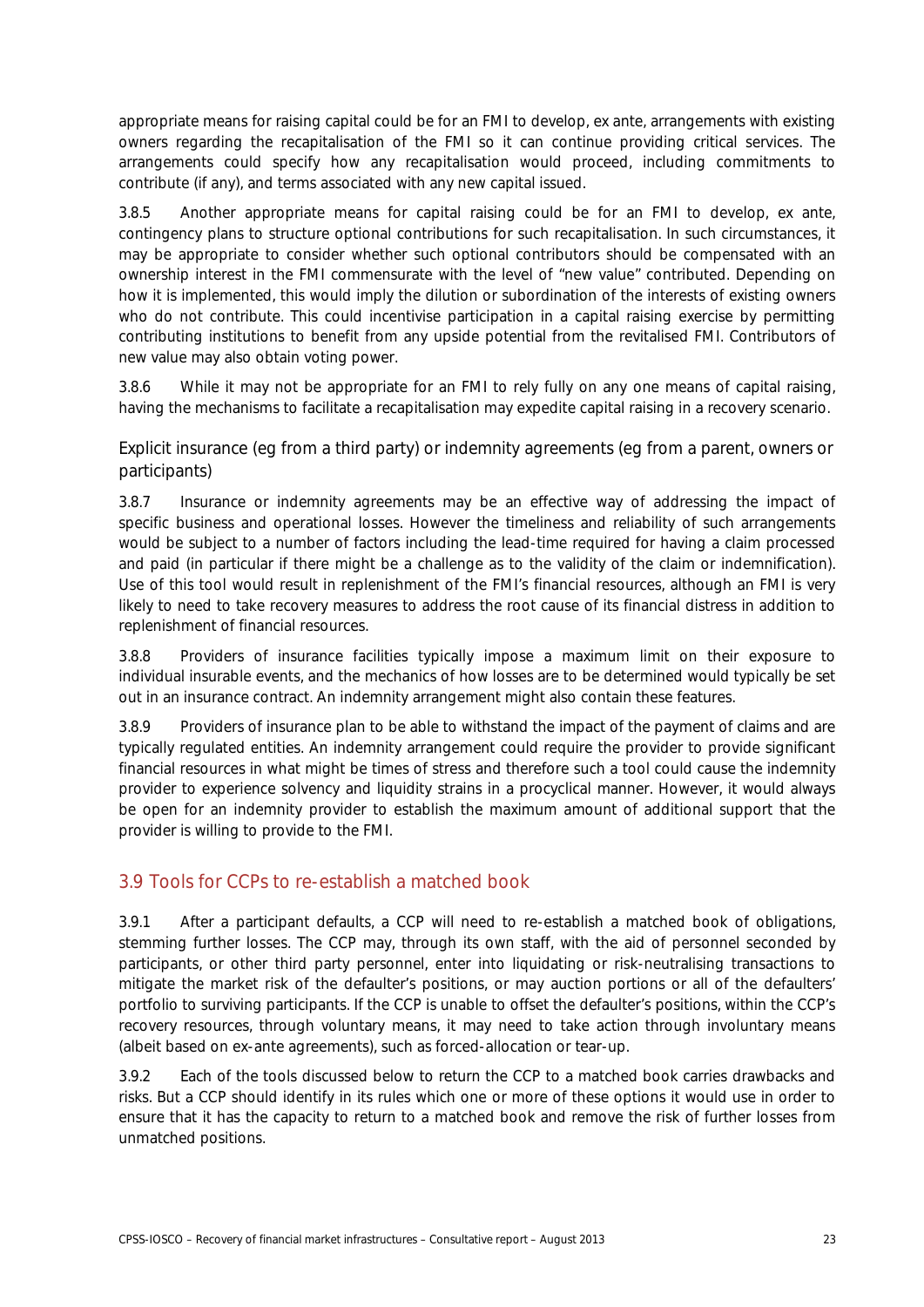## Incentivise acceptance of unmatched contracts

3.9.3 To deal with a defaulter's outstanding positions, a CCP should auction these to direct participants or to third parties who could clear such positions through direct participants. The CCP's rules could provide incentives for successful bidders on unmatched contracts. The method of allocation of losses among participants could be set out ex ante to provide incentives for competitive bidding, for example "juniorising" (that is, using first) the mutualised default fund contributions of participants (if these have not been exhausted in meeting losses caused by a default) that are not successful bidders in auctions of unmatched contracts.

3.9.4 The use of such incentives would tend to mitigate the problem of unsuccessful auctions but does not eliminate it. It is thus not comprehensive by itself and may not be fully effective. If participants expect that the entirety of the default resources will be consumed, they may not be influenced by their default fund contributions being junior or senior. The effectiveness of the tool depends on the participants' evaluation of whether senior contributions to the default resources will be used. The method is transparent. The tool encourages competitive bidding in auctions for the defaulter's positions, thus assisting with default management. The tool does not affect a participant's liability, only the likelihood that the liability will be incurred.

## Forced allocation of contracts

3.9.5 To the extent the CCP has positions remaining that it cannot allocate through voluntary means at a price within the CCP's available resources, it could forcibly allocate those positions to non-defaulting participants at a price determined by the CCP. The method of allocation should be set out ex ante, for example focusing on direct participants that hold positions related to or opposite the unmatched positions, or allocating more positions to participants who have made fewer successful bids in the voluntary auctions.

3.9.6 Appropriate incentive mechanisms could be built into a forced allocation tool. For example, if participants are more likely to acquire forcefully allocated positions if they do not participate competitively in auctions or other aspects of the default management process, then the tool should incentivise participants to assist with default management.

3.9.7 Forced allocation is comprehensive, in that it fully allocates unmatched positions. It should be effective, at least initially, since it does not rely on participants to 'pay up,' in the first instance (ie until and unless the allocated positions incur losses).

3.9.8 Forced allocations could have different effects on participants depending on how they are structured. Allocations that are more understandable ex ante and more closely related to participants' contracts or trading activities are relatively more manageable and controllable. Allocations that are less understandable ex ante and less closely related to participants' contracts or trading activities are relatively less manageable and controllable.

3.9.9 In some cases, participants could be required to take on a set of contracts which they may not be able to measure ex ante and may expose them to more risk than they are able to manage particularly in volatile market conditions. Moreover, depending on market liquidity and price volatility, participants' capacity to reduce unwanted positions may be inhibited while losses accrue. Conceivably, such risks may concentrate exposures on a subset of participants, potentially reducing the financial system's ability to bear future losses.

3.9.10 However, forcibly allocating a small number of positions could result in less disruption than the termination (or close out) of all contracts and positions (ie complete tear up).

## Contract termination: tear up

3.9.11 The CCP could terminate some or all open positions in order to return to a matched book and stem further losses. A price would be established upon termination, eg at the last available marked to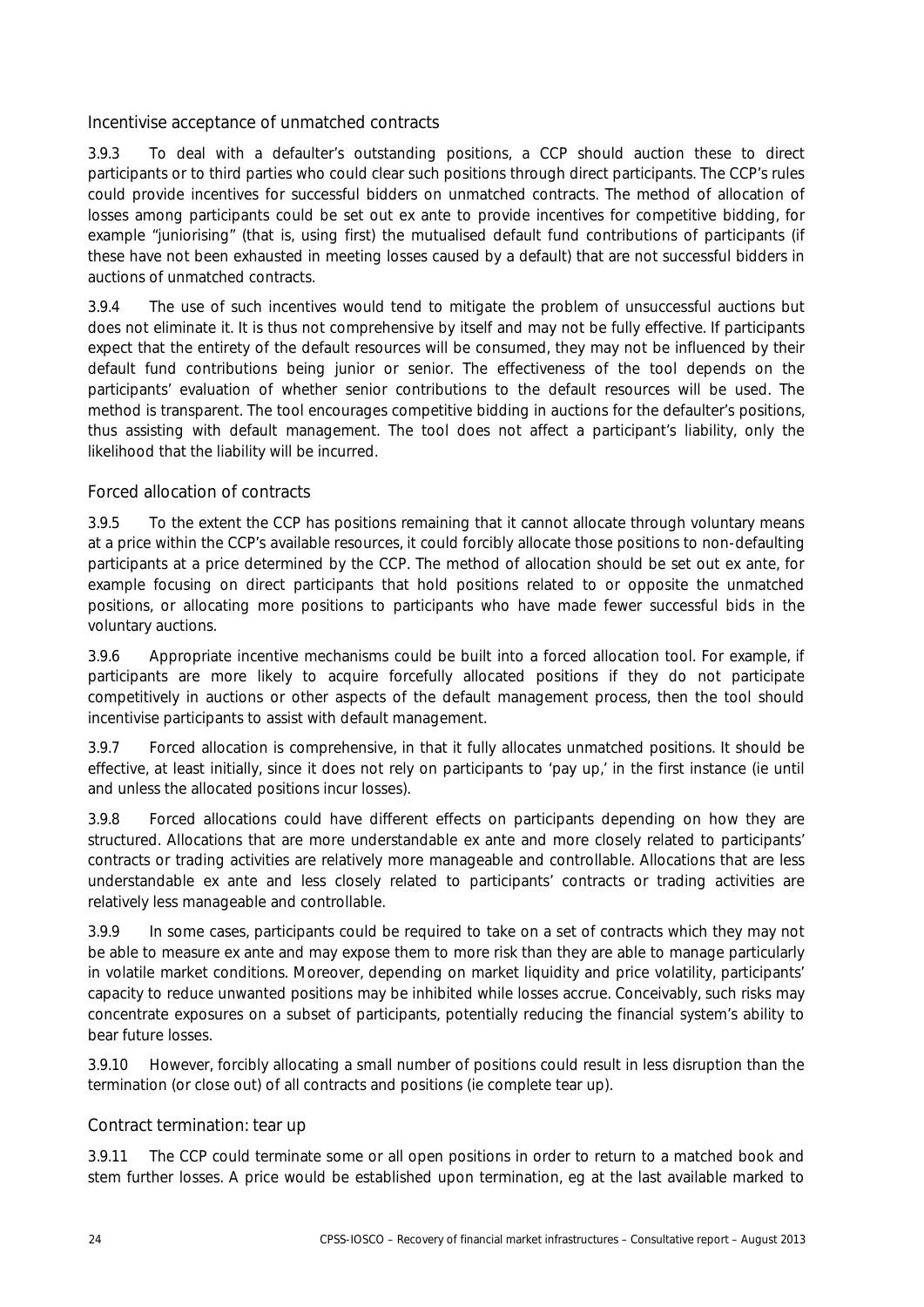market price, and, to the extent resources are insufficient to permit payment of mark-to-market gains, payments due to participants would be reduced pro rata (ie variation margin haircutting). The termination or allocation could be (a) of all open contracts in a particular CCP ("complete tear-up"), (b) of all open positions in a particular service (eg all CDS contracts, but not IRS contracts), (c) of only those contracts needed to offset the defaulted contracts, and/or (d) contract tear ups subject to appropriate safeguards to minimise impact on netting sets. "Contract termination" with the "break up" of netting sets or hedged positions entail an element of "loss allocation" and "change in position", so their implications should be carefully assessed.

3.9.12 Complete tear-up would, by its nature, apply to the positions of all direct and indirect participants. Partial tear-up could be applied to the positions of direct participants, or could theoretically be extended to the positions of indirect participants, depending on the arrangements between direct and indirect participants, the CCP's rules and subject to compatibility with statutory or regulatory requirements. The effect of either complete or partial tear up on clients would depend on the participants' arrangements with their clients.

3.9.13 Complete tear-up is comprehensive, in that all positions, matched or unmatched, would be terminated. The tool is effective, since it does not require additional payments from participants.

3.9.14 Complete tear-up may expose participants to replacement cost risk at the point of termination. A participant's exposure is a function of its own positions. Thus, exposure to the CCP would be controllable.

3.9.15 However, the use of complete tear-up will cause significant disruption to the products or markets where contracts are terminated. Hedges of positions outside the CCP would be lost and participants' attempts to replace those positions or otherwise manage exposures would potentially exacerbate already volatile market conditions. Moreover, as a complete tear-up implies a termination of the contracts before their original termination date, one may question whether this tools achieves the objective of continuity of the key services provided by the CCP. As such conditions may trigger contagion and provoke further defaults use of complete tear up should be avoided to the extent practicable. The use or imminent use of such a tool may be a trigger for resolution.

3.9.16 Partial tear-up is comprehensive in restoring a balanced position. The tool is effective, since it does not require additional payments from participants.

3.9.17 Partial tear-up could have different effects on participants depending on how it is structured. Partial tear-ups that are more understandable ex ante and more closely related to participants' trading activities are relatively more manageable and controllable. In general, tear-up procedures that are less understandable ex ante and less closely related to participants' trading activities are relatively less manageable and controllable.

3.9.18 In some cases, participants could be left with a set of contracts with risks that they may not be able to measure ex ante and that may expose them to more risk than they are able to manage, particularly in volatile market conditions.

3.9.19 Partial tear-up may expose participants to replacement cost risk at the point of termination. Moreover, depending on market liquidity and price volatility, participants capacity to address their altered balance of positions may be inhibited while losses accrue. Conceivably, such risks may concentrate exposures on a subset of participants, potentially reducing the financial system's ability to bear future loss.

3.9.20 Tear-up, whether partial or complete, may affect incentives for participation in an auction.

3.9.21 A CCP whose rules include the availability of partial tear-up may create disincentives for participation among participants who, for risk management and/or regulatory reasons, are unwilling or unable to accept a model in which a hedged position may, by action of the CCP, be changed into a directional positions, in a manner that creates risks that the participant cannot effectively control ex ante